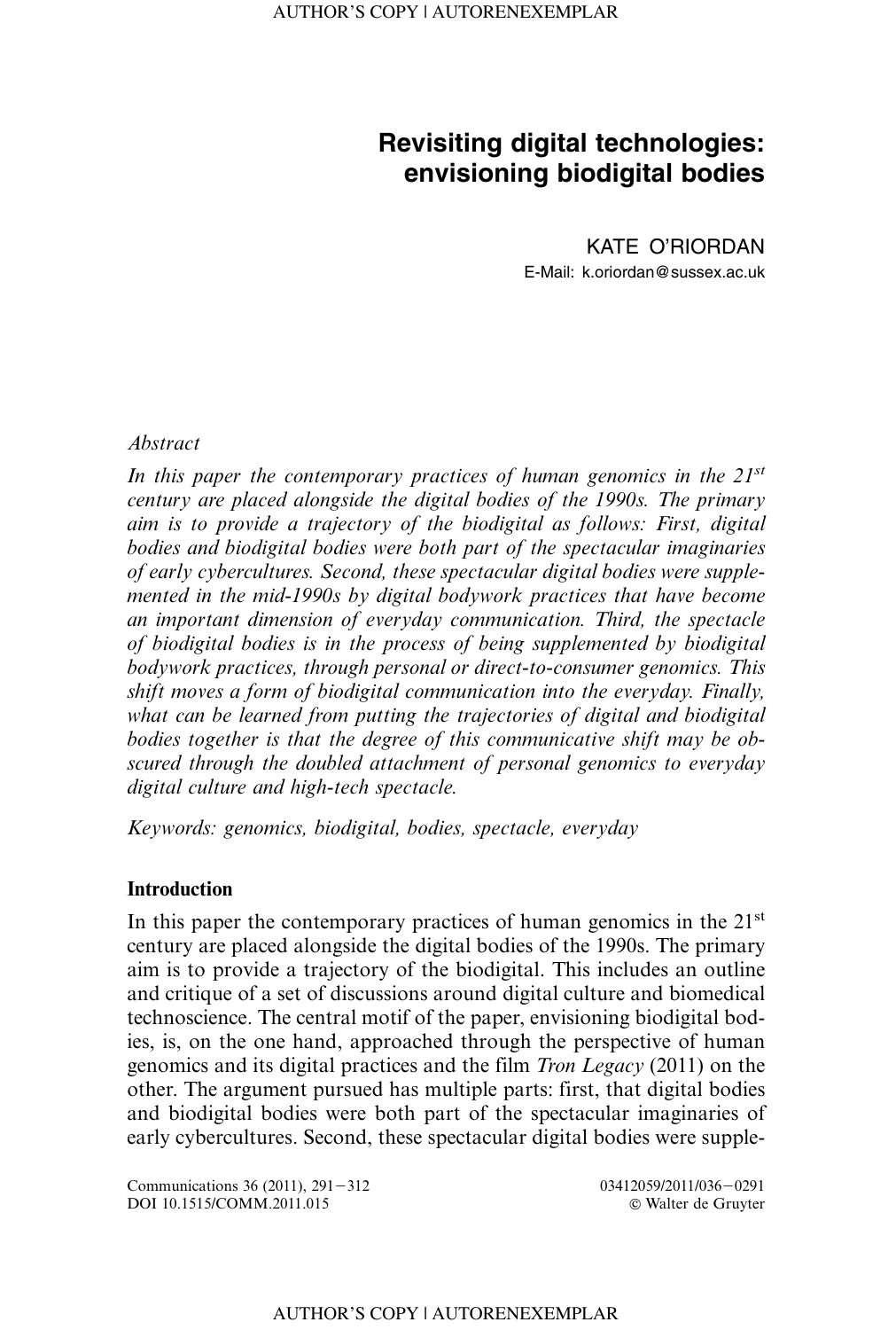mented in the mid-1990s by digital bodywork practices that have become an important dimension of everyday communication. Third, the spectacle of biodigital bodies is in the process of being supplemented by biodigital bodywork practices, through personal or direct-to-consumer genomics. This shift moves a form of biodigital communication into the everyday. Finally, what can be learned from putting the trajectories of digital and biodigital bodies together is that the *degree* of this communicative shift may be obscured through the doubled attachment of personal genomics to everyday digital culture and high-tech spectacle.

"Digital bodies" have operated in the discourses of digital culture to refer to those avatars and images that represent, simulate, and warrant the humans off-screen. Figures as diverse as Lara Croft and the Visible Human have been crafted as three-dimensional avatars from digital graphics or rendered from technologies that scan human tissues. Such virtual embodiments and the coupling of computer-body relations have been core dimensions of communication in digital cultures (e. g. digital art, HCI) since the 1980s. At the same time they have been the figures of fictive imaginaries in cyberpunk, science fiction, and Hollywood film. In these fictions digital bodies also extend to biodigital fusions of data and flesh or to emergent bodies immanent from the digital, such as the characters in William Gibson's early novels and in films such as *Tron, Lawnmower Man*, and *The Matrix.*

The spectacular imaginary of digital and biodigital bodies was supplemented by what can be thought of as digital bodywork entered into by people in their adoption of the web in the mid-1990s. People had worked on online profiles and avatars during the 1980s when internet protocols were established, but it was only after the commercialization of internet service provision in the mid-1990s and the advent of the web that this kind of activity became widespread. Internet use has always involved communicating an online presence of some kind and the work of creating these dimensions of communication can be thought of as bodywork. The creation of online profiles, user names, homepages, graphic avatars and the use of photos and web cameras are all part of this bodywork. The allure of the cyberculture, as promoted by *Wired* and other sources, helped encourage the consumer interface with the web. At the same time, the high-tech production values of film, print, and graphic design far outstripped user experience of digital interfaces in the 1990s. In other words, being online in the 1990s was not as seductive an experience as it looked when envisioned in other media forms. People's engagement in these bodywork practices contrasted with and supplemented the spectacular imaginary of digital bodies signalled through popular cybercultures, gaming, digital art, and graphic design.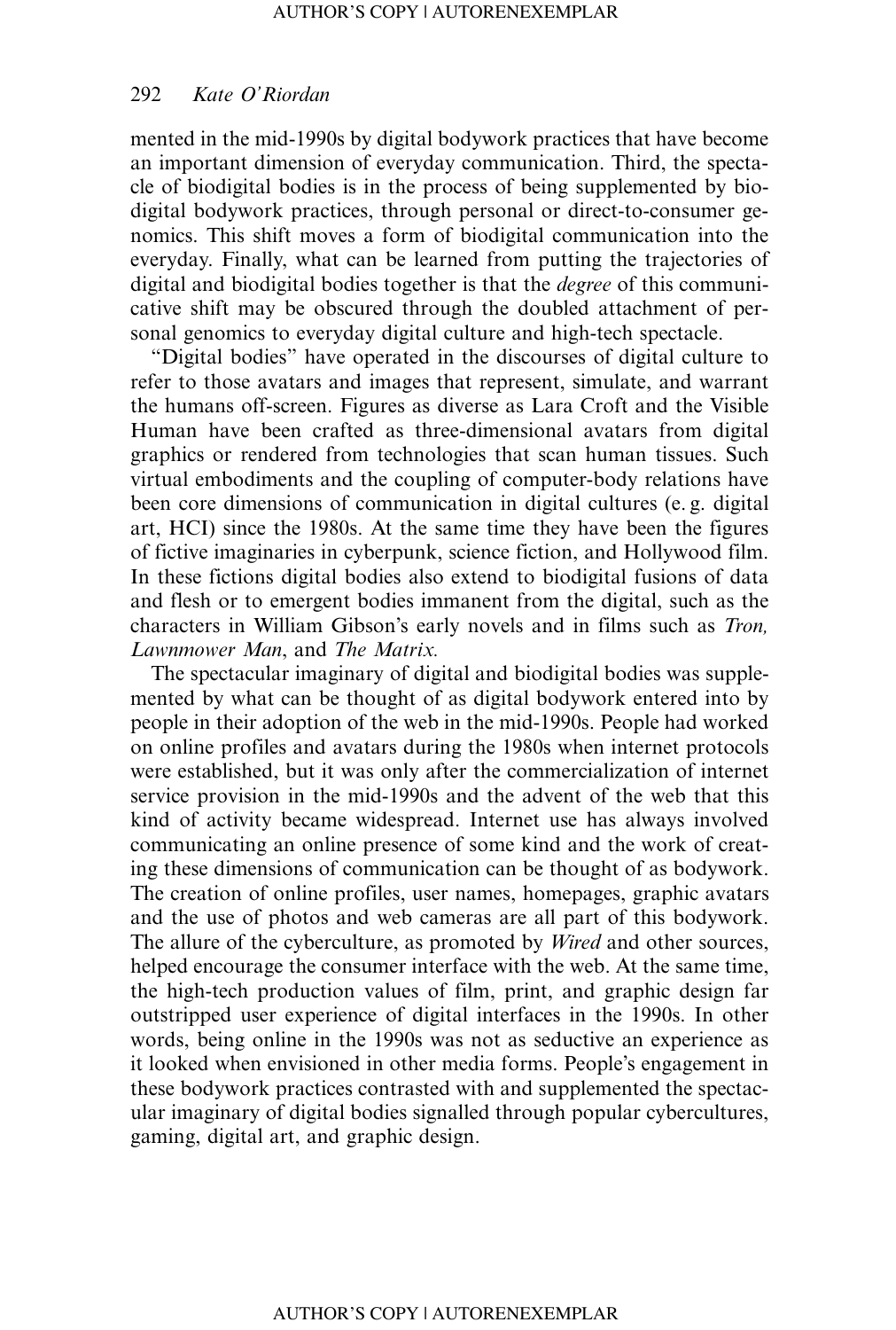#### *Envisioning biodigital bodies* 293

Biodigital bodies remained in the domain of fiction during the 1990s. There were no corresponding user practices that fused biological tissues and digital circuits. By the  $21<sup>st</sup>$  century, however, something like biodigital bodywork has started to appear with the emergence of a consumer interface for human genomics: the biodigital points to digital bodies in their representational and simulated senses, together with bioscientific digitizations of dimensions of identity such as genomes (O'Riordan, 2010). This can be understood as the intersection of biotechnology and digital culture. Luciana Parisi (2004) takes up this term in her formulation "abstract sex", in which she argues that a biodigital mode of life is characterized by cloning and cybersex. While her use of the term has some bearing on this analysis, and cloning is also central to digital culture, in this article I am interested in challenging the theorization of the biodigital as a possible cultural form. In its spirit of challenge, this paper has alignments with Jackie Stacey's (2010) analysis of the genetic imaginary as well as Eugene Thacker's (2004) documentation of biomedia. Here I make the argument that revisiting digital communication technologies in relation to these actualizations of the "biodigital" (O'Riordan, 2010; Parisi, 2004; Parikka, 2010) allows for the production of a more critical evaluation of the entanglement of human bodies and digital and computational machines.

The expansion of computational methods in the biological sciences (Thacker, 2004; Hine, 2008; Waldby, 2000; Cooper, 2008) as well as the explosion of genome sequencing since the 1990s has ushered in digital bodywork practices of a biomedicalized kind (Clarke et al., 2003). These biomedical entanglements of human bodies and computational signs have already been analyzed under the imprimatur of a number of formulations including the posthuman (Hayles, 1999), data made flesh (Mitchell and Thurtle, 2003), and biomedia (Thacker, 2004). As I will however demonstrate in this article, the emergence of personal genomes as digital media artifacts raises new questions about how biological bodies are accounted for in digital forms.

The article proceeds by outlining a much more detailed spectrum of digital and biodigital bodies in the 1990s. This spectrum operates to clarify the distinctions between digital and biodigital bodies and to set up a working distinction between fictive and actualized bodies. I use the film *Tron Legacy* to more clearly refine this spectrum and some of its contradictions as well as to demonstrate how the fictive/actual and digital/biodigital dynamics play out in visual digital culture. The article then details the emergence of online consumer genomics through the example of the genome scanning company *23andMe.* I argue in the last three sections on biodigital forms, communication, and participation that this is a practice that elicits work on a new kind of biodigital profile and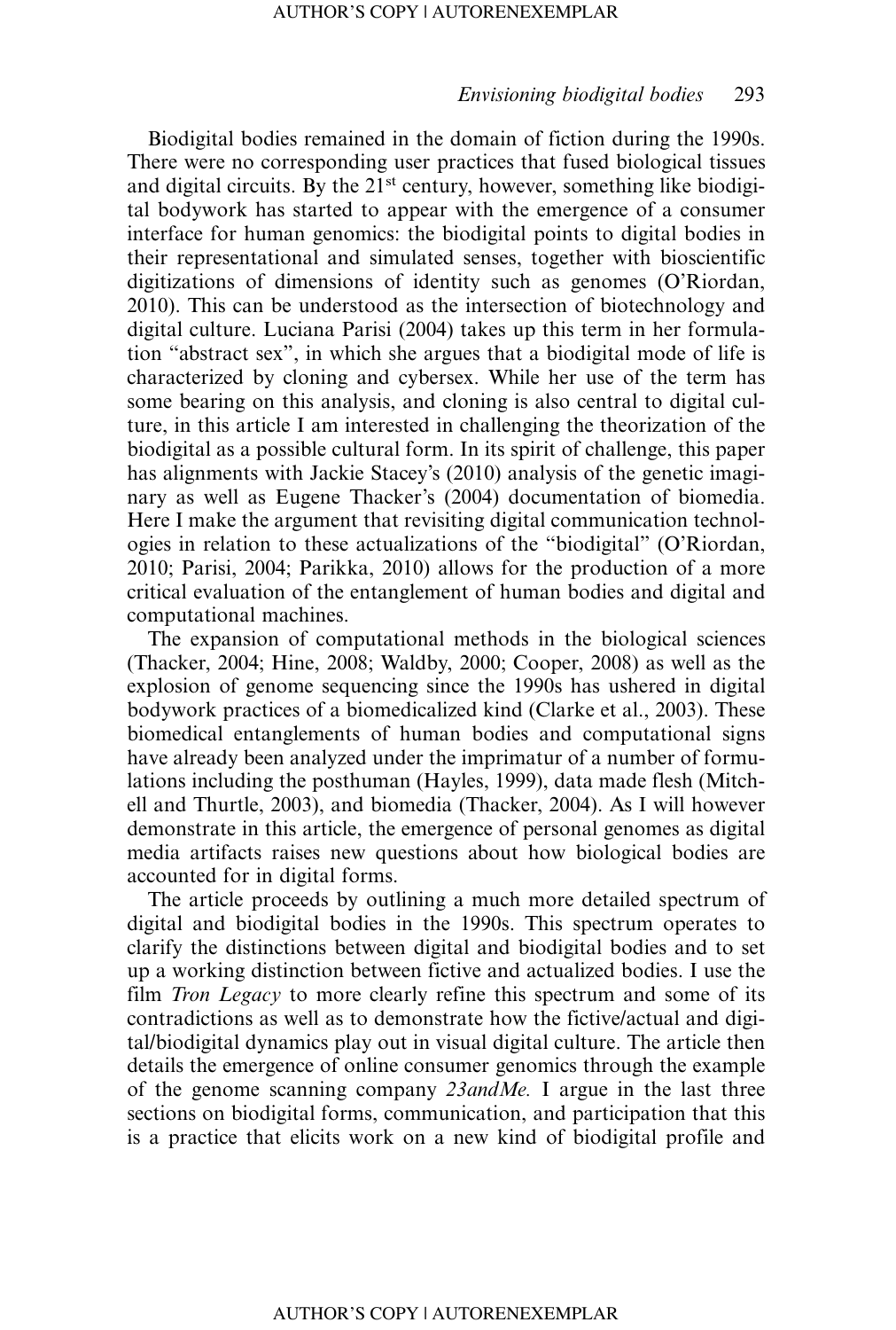thus actualizes biodigital bodywork, as genome scanning requires a tissue sample as part of the construction of digital presence. These sections are also used to develop the argument that because these biodigital practices signal a shift in what communication means for participants in digital culture, further investigation of these practices is needed.

### **Digital bodies and biodigital epistemologies**

In the 1990s, in tandem with the emergence of the web, digital bodies proliferated as communication practices in the form of text-based and graphic avatars for computer games, online and virtual environment interfaces, and user profiles. The emergence of the commercial internet as the consumer interface for networked computing in the mid-1990s transformed the imaginary of cyborg and digital bodies into a set of practices. Simulating digital bodies became a central design challenge for interface, gaming, and graphic designers in this period. Taschen, the vanguard of visual design publishing houses, compiled the glossy coffee table book *Digital Beauties* in 2001, as an ode to this sexualized imaginary (O'Riordan, 2007). Lara Croft, the iconic digital body avatar for game play in the popular *Tomb Raider* series, was proposed as an ambassador for British innovation (until the parent company was bought by the French). Annanova, a virtual newscaster, was the flagship avatar for the anticipated new generation of mobile devices in the 1990s and was sold to the telecommunications company Orange in 2000 (O'Riordan, 2006). Textual and graphic avatars that allowed a doubling of the body and machine were the central motif of both cybercultures and cybercultural studies in the 1990s.

This proliferation of avatars was also matched in popular culture in cyberpunk novels, graphic novels, and film. The earliest "dipped in digital" bodies were featured in the Disney film *Tron* in 1982, and saw further iterations in *Lawnmower Man* in 1992. This aesthetic was transformed through the noir-realism of *The Matrix* (1999) at the end of the 1990s (Gillis, 2005). Cyborgs like those in the *Alien Quadrilogy* (1979– 1997) represented the anticipation of compassionate humanism in computer systems, as well as the anxiety that humans were losing something of their own humanity in the move to digital life.

In the same period digital bodies were also central in the critical registers of the digital arts (Vesna, 1997) as well as in critical and cultural theory (Haraway, 1991; Hayles, 1999). The relationship between digital forms and human bodies continues to be both a central concern of digital media theory and a tropic motif of digital art. Taking three recent publications in the field as examples, Mark Hansen's (2006) *Bodies in Code: Interfaces with New Media*, Anna Munster's (2006) *Materialising*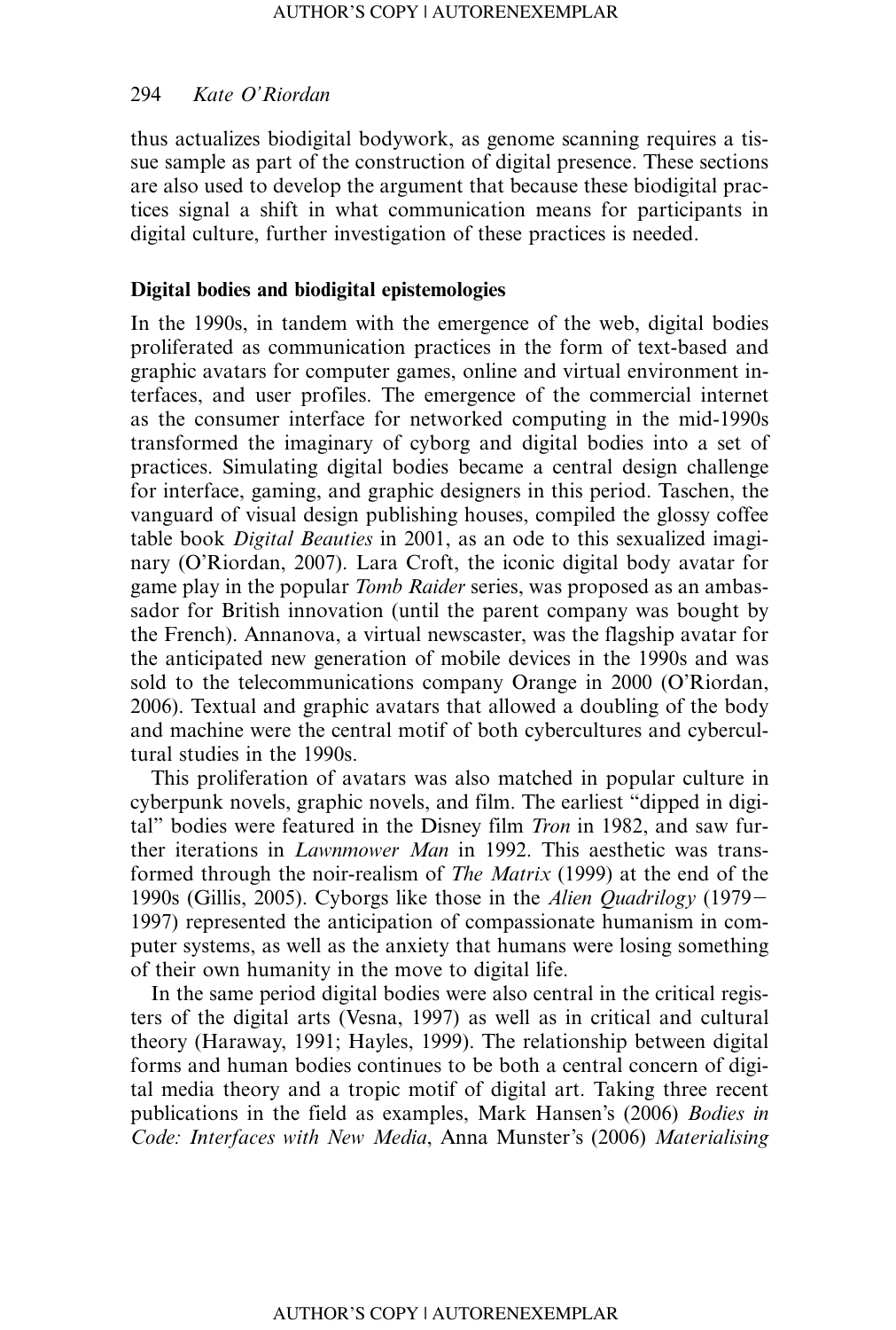#### *Envisioning biodigital bodies* 295

*New Media: Embodiment in New Media Art,* and Jennifer Gonzales' (2008) *Subject to Display: Reframing Race in Contemporary Installation Art* illustrates the point that this critical concern continues. All of these theorists demonstrate ongoing preoccupations with different kinds of digital bodies grounded in digital art practices and elaborated in their theory-making. The centrality of the body to digital culture continues to be pertinent to questions about the nature of contemporary life. Much digital art practice continues to focus on critiques of this relation. Experimental projects like Victoria Vesna's early 1990s *Bodies INCorporated* (1996) reflected this concern over the emergence of the consumer interface with the web. The use of the metaphor of skin and the term digital bodies in the titles of exhibitions, projects, and collections of essays throughout the last two decades attests to a long-term and critical fascination with digital bodywork.

In the period from the late 1980s to the start of the  $21<sup>st</sup>$  century, digital bodies in the forms outlined above (communication practices, popular culture, digital art, and critical registers) were imagined as interfaces between digital media and the biological body. During this same period they saw a shift from the imaginary into practice. These interfaces took very different forms in these different contexts: on the one hand, as arenas of design and celebration and as objects of critical, ironic, and skeptical interrogation, on the other, and sometimes as both. In each case, however, digital bodies were imagined as communicative interfaces, the meeting point of body and computer. Avatars, for example, were understood as the contact point or bridge between the human body outside of the computer and the interiority of computing networks or cyberspace. Digital bodies as they had been imagined in cyberpunk became practiced as simulated human identities and profiles or as representational interfaces for acting with the computer.

However, digital culture continued to dream of a body-computer circuit that was much more integrated than the one provided by the practices of communicating with the computer in the 1990s. In *The Age of Spiritual Machines*, Ray Kurzweil (1998) dreamed of uploading human consciousness to computer systems. In a similar milieu, many cyberpunk writers, transhumanists, and artificial life (alife) researchers speculated about life emerging from complex computing systems or the transubstantiation of bodies into computers. Alongside transhuman discourses, critical posthumanisms also explored a decentering of the human as the central point of agency and pointed to mechanic, augmented, and distributed agency (Hayles, 1999; Miah, 2007). However, these imaginaries of biodigital convergence had very little in the way of material corollaries or actual world practices until the Human Genome Project reached its apotheosis in 2000. Unlike the digital bodywork of engagement with the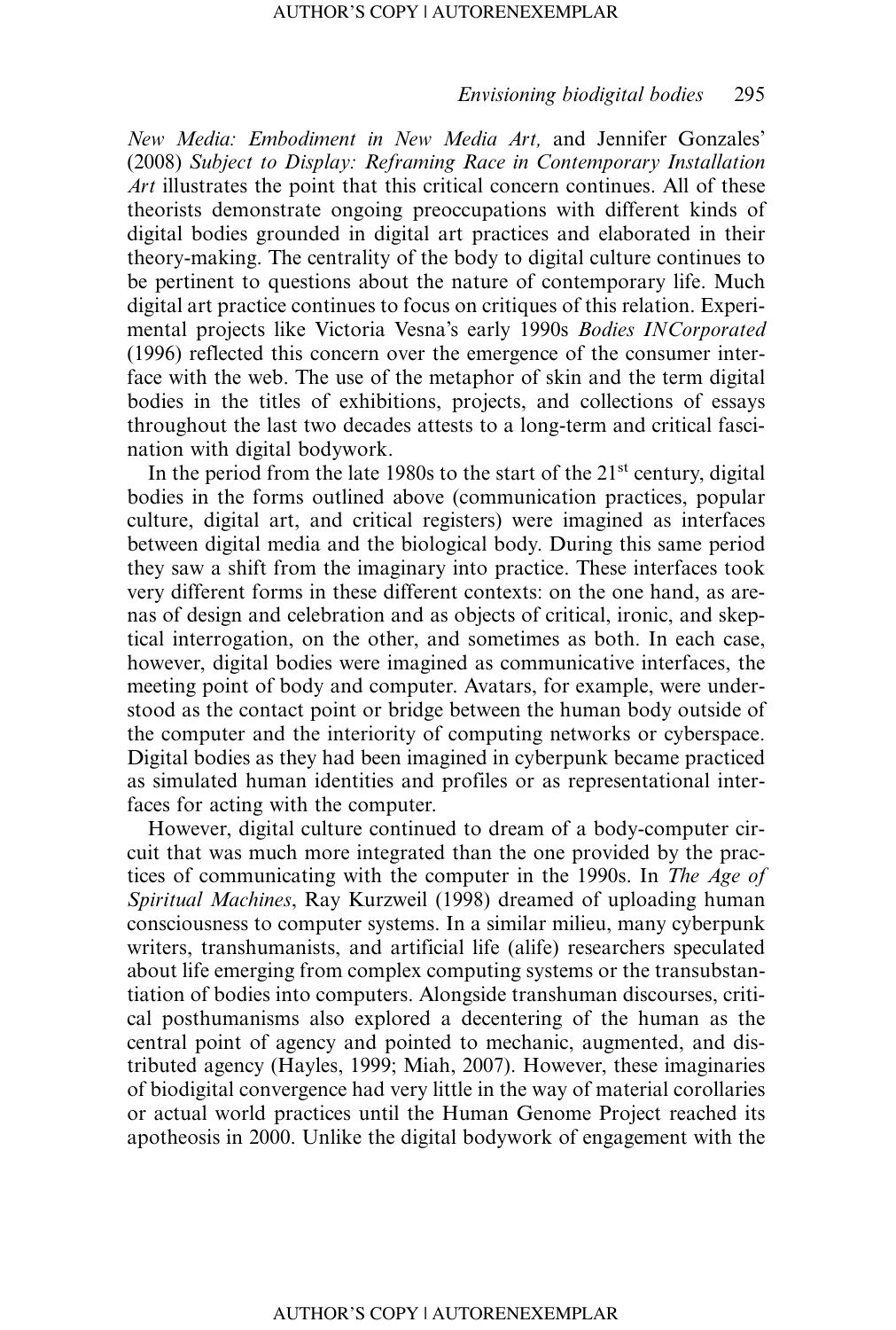web, biodigital bodies did not have a consumer interface around which user practices could coalesce until the emergence of personal genomics in the early 21<sup>st</sup> century.

In fact, despite enthusiastic predictions and the establishment of transhumanist orientated research clusters at leading international institutions like Oxford University, the shift from biodigital imaginary to materiality and practice has been much slower than the move from imaginaries of digital bodies to practices of avatars and profiles. The Visible Human Project was perhaps the closest material instantiation of a biodigital body in the 1990s (Waldby, 2000; Doyle and O'Riordan, 2002). For this biomedical project, two human cadavers were frozen and thinly sliced across the horizontal axis, the slices were then digitally scanned and recombined to create a kind of 3D fly-through of the human body that existed both in a digitized form and was derived from the materiality of the biological body. However, this project, which seemed like the exemplary form of the time, was exceptional. As Catherine Waldby persuasively argues, its lack of human life also erased the biological and made a revenant of it, that is, a real ghost in the machine, an apparition, an example of the "digital uncanny" (Waldby,  $2000$ )<sup>1</sup>. It was also representational, despite destroying the bodies it consumed, it did not translate them into informational forms so much as reconstruct them as digital representations.

The Human Genome Project was a more ambitious attempt to constitute human biological identity as digital, although this was not its primary intention. This project mapped a singular human genome, known now as the reference genome. It took 15 years and the participation of hundreds of scientists<sup>2</sup>. The project generated an unprecedented amount of information in mapping the three billion base pairs of the human haploid genome. The human reference genome is a digital entity, in effect a 3.5 gigabyte database, that can be interrogated for information about the genetic sequence of human nuclear DNA. This is not the only kind of DNA in the human body, but it has become understood as the reference DNA for the human. Rather like Ray Kurzweil's transhumanist idea that consciousness could be uploaded to a computer, the high profile geneticist Walter Gilbert claimed in the wake of the Human Genome Project that a human being could now be stored on a compact disk (Gilbert, 1992, p. 96). Like the Visible Human, the Human Genome Project involved the biodigital bodywork of taking (living) human tissues  $$  $b$ lood  $-$  but in this case transforming and translating it into machinereadable code represented as the human reference genome.

In the 1990s digital bodies proliferated as communication practices across a variety of forms as outlined above. They appeared in both the fictions and practices of digital culture as text-based and graphic avatars,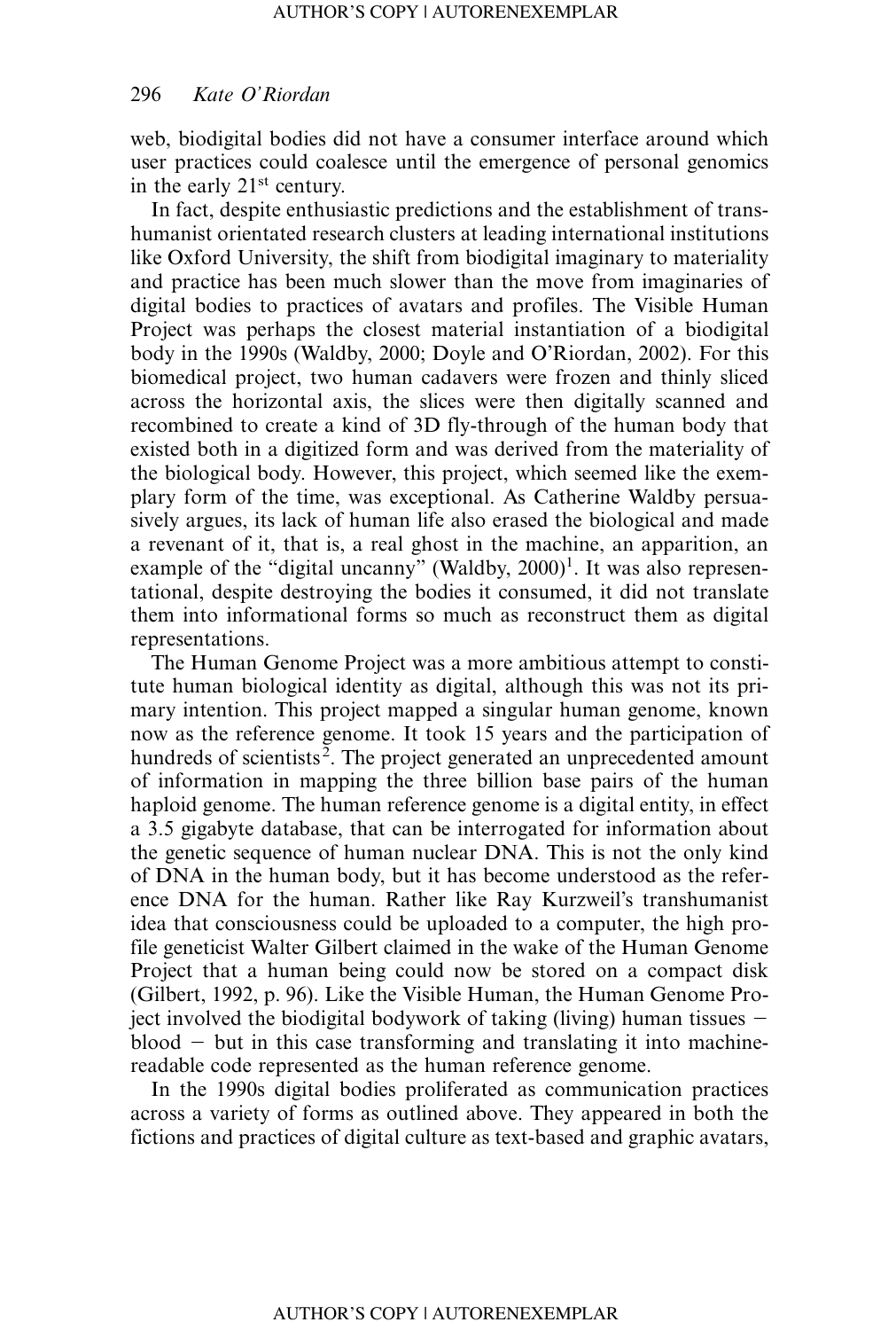# *Envisioning biodigital bodies* 297

online personas, second selves, artificial and other lives on the computer screen. Although biodigital bodies were also imagined in the same period, they rarely saw instances of practice. Clearly, biological models and processes have strongly influenced and guided computer science and informatics (and this influence works both ways), and thus digital culture. Such influences can be followed throughout the areas of Alife, emergence, digital biology, creative evolution, fractals, swarms, simulation, and flocking in the 1990s (Bentley, 2002; Haraway, 1997; Kember, 2003). However, at the time computational practices had yet to have an impact on much of the practice of the biological sciences. Models of the body and mind as machine and as computer provided determining epistemic directions in biology, resulting in a wave of debates on the significance of the model of the body as code and the code metaphor's influence on biological thinking (Haraway, 1997; Kaye, 2000; Roof, 2007). However, the practices in many of the life sciences remained relatively analogue and computational coding as a practice of biology did not become integral until the late 1990s and early 21<sup>st</sup> century (Hine, 2008). As such, former biologist turned social scientist, Christine Hine, could claim as late as 2008 that biology remained so un-computational that even the use of e-mail was a less dominant work practice in biology than in other areas of the sciences (Hine, 2008, p. 10). The convergence of informatics and biology in the form of bioinformatics has only really seen an influential disciplinary arc that establishes practices such as postdoctoral training in the early 21<sup>st</sup> century.

N. Katherine Hayles (1997) points to an earlier cyborg ontology in her influential account of how "we became posthuman" in the late 1990s. The "we" of her text is the philosophical subject position of the reader. The posthuman figures in her study are new fictional protagonists, subjectivities, and legal protocols that deconstruct the unitary self (Miah, 2007), and not corporeal bodies or practices as such. Although the influence of cybernetics was far-reaching, computational practices did not reach that far into the body. Cyborg theorists (Hables Gray, 2002; Stone, 1996; Zylinska, 2002) and artists (especially Orlan and Stelarc) demonstrated that pacemakers, speech synthesizers, and surgical body modifications were proof of a machine-human condition. However, these were all examples of prosthetic additions to the biological body and the biological did not flow back through the circuits of the machine.

Of all the features of the 1990s technoculture, the Human Genome Project (1989–2003) comes closest to a practice of biodigital communication. The project was a long-term and large-scale international research effort, one of the largest of its kind. Dimensions of the politics of human genomics have been communicated to policy and political science audiences via the writings of Cook-Deegan (1995) and to science studies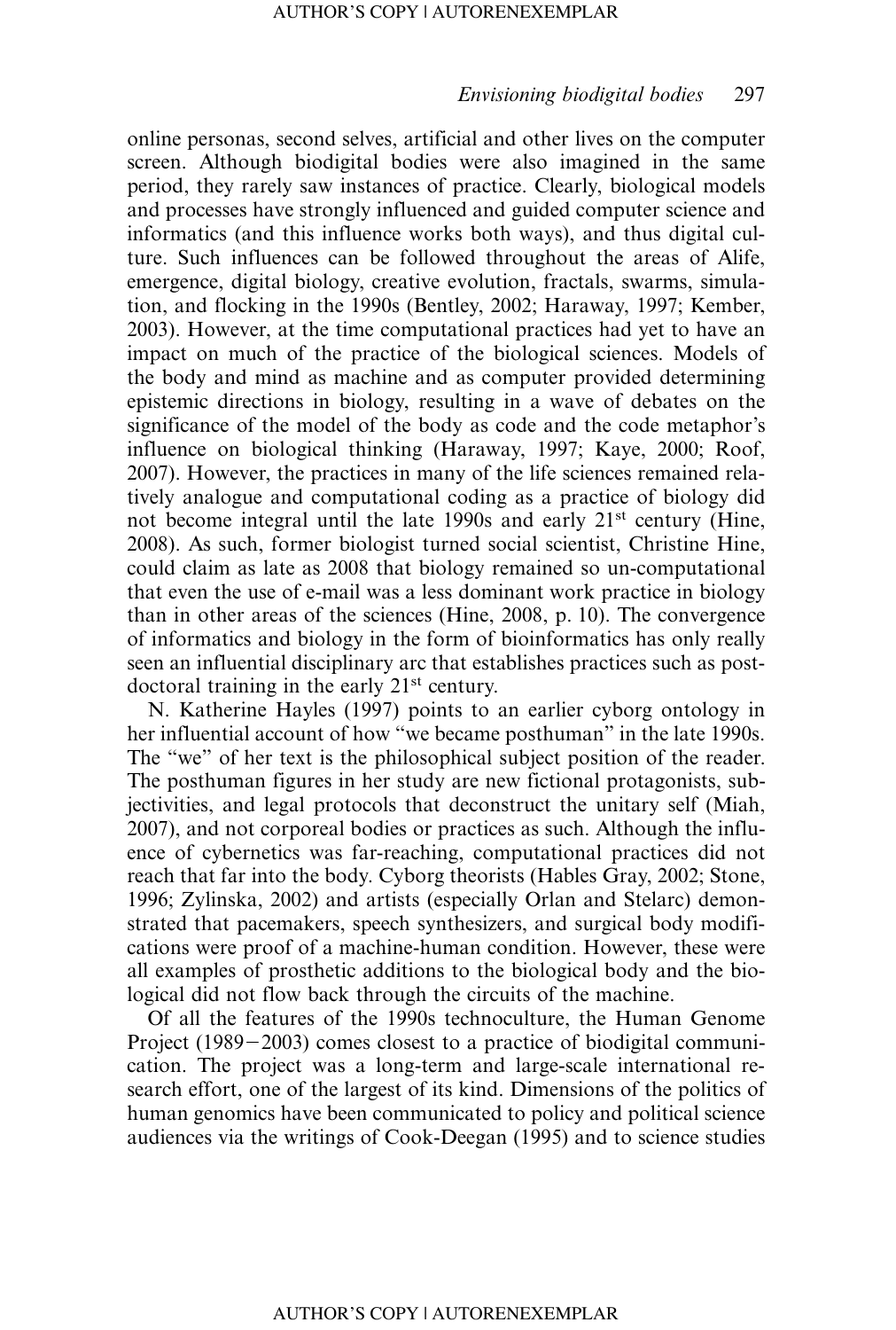and sociologists via multiple authors including Haraway (1997), Kevles (1992), and Reardon (2005). The project was communicated to global media publics throughout the 1990s in news coverage and documentaries, largely initiated by press releases from scientific journals that updated the world on the fragments of the map as it was developed. At the start of the 21st century the completion of the draft was announced in an international press release by the then Prime Minister and President of the UK and USA, respectively. The project was communicated through this kind of staging in very powerful terms as the book of life (Nerlich, Dingwall and Clark, 2002). The aim of the project was to sequence the human genome via the transfer of blood samples into a digitized genome map. Rather than taking images of tissues with the goal of representing anatomy, or providing imaging of hitherto unseen dimensions of the body, it aimed to translate the samples into a biotechnological tool that could provide new understandings of human biology. On completion the genome data was made accessible through the online browsers UCSC Genome Browser in the USA and Ensembl in the UK. It was strongly promoted throughout government science policy and press framings as a public resource. At the same time, the requirement for high-level processing power to produce the genome and for computational architecture to query it made it one of the most influential projects to usher in the computational turn to biology (Hine, 2008; Ratto and Beaulieu, 2007; Thacker, 2005). I would suggest that the rise of bioinformatics has come out of this move to genomics and the demands to manage and interpret genomic information. Bioinformatics has very quickly reached out to a consumer interface through the circulation of genomes in digital culture. It is at this new consumer interface that biodigital bodywork has shifted from fiction to practice.

In summary, although biodigital forms haunted the technocultural and cyber imaginaries of the late 1980s and early 1990s, they did not emerge as material practices until the late 1990s and early 21<sup>st</sup> century. While biodigital epistemologies were influential in both the information and life sciences and biodigital figures have populated media cultures, biodigital ontologies have been less visible. In coupling cybernetics and biological systems, the cyborg was the iconic technocultural body figure of the 1980s and early 1990s (Featherstone and Burrows, 1996; Hables Gray, 1995; Haraway, 1991; Hayles, 1999; Woolmark, 2000). Digital bodies remained a central trope of the technoculture as it opened into a mass market via the vectors of the internet, gaming, and mobile telephony. As such, the biodigital body can be thought of as a  $21<sup>st</sup>$  century form with its precursors in the 1980s figuration of the cyborg and 1990s digital bodies, ushered in by the emergence of bioinformatics and its reach to a consumer interface through direct-to-consumer genomics.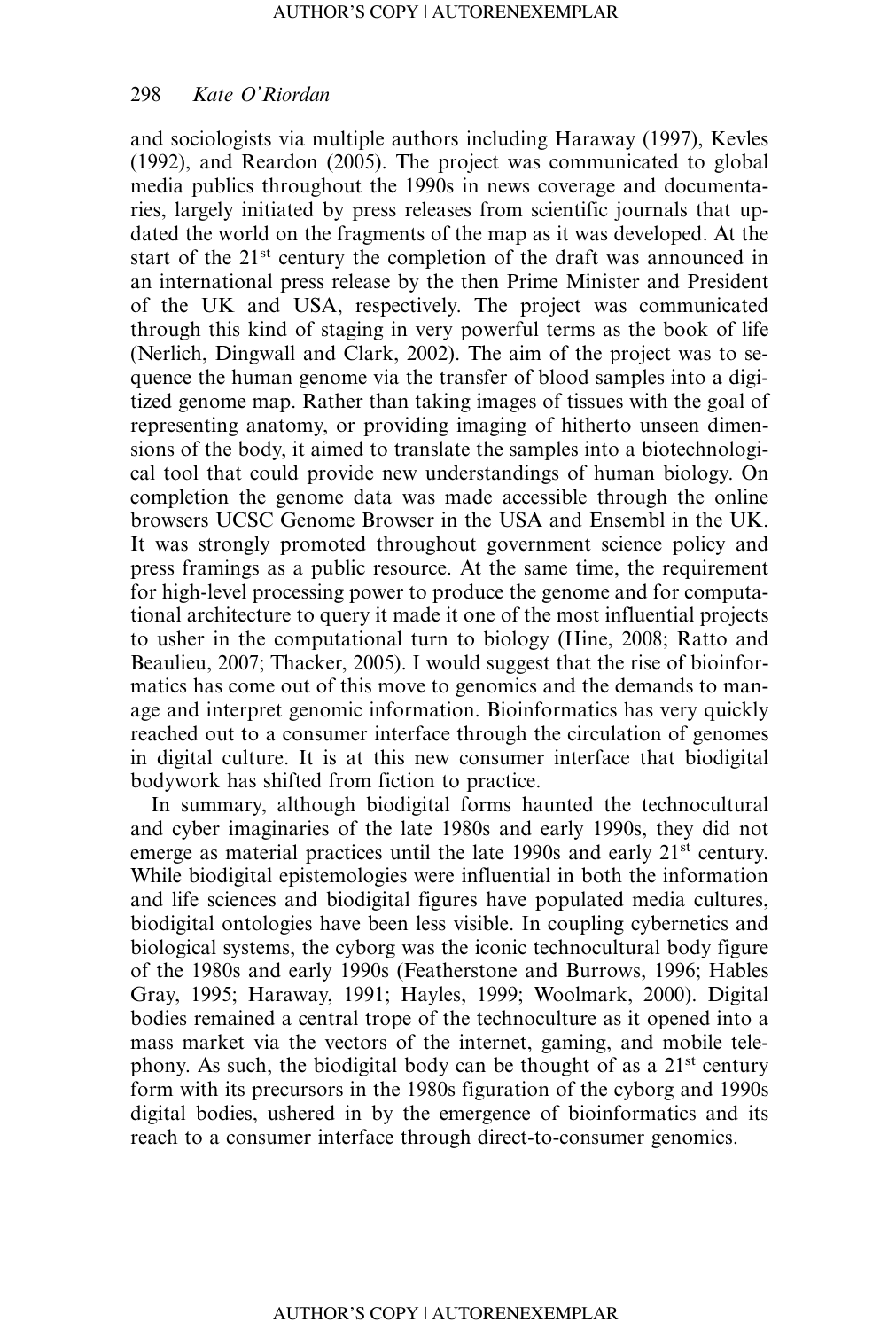#### **"It's biodigital jazz"**

To help illustrate this story about shifting digital and biodigital communication, I enlist the bodies of the film *Tron Legacy* (2010). This recently released Disney film owes much to the cybercultural imaginaries of the 1980s. It is a sequel to the 1982 film *Tron*, which provided the first take on cyberspace and cyberbodies in mainstream film. The 1980s film helped to edge computing subcultures toward the media exposure that would come in the following decades.

The *Tron Legacy's* homage to the original *Tron* release eschews the mundane reality of everyday digital culture experienced in the 21<sup>st</sup> century. Rejecting social and networked media such as *Facebook* and *Google*, it returns to the otherworldly spectacle of graphic digital bodies in computer space. The computer world in the film is not the networked social media platforms of today's digital landscape, but an enclosed virtual world. In this world and in its relation to an outside, *Tron Legacy* sustains two versions of the biodigital. The first is where the body of the user is digitized through the use of an advanced laser technology that translates the body of the user into an in silico version of itself. The main character lives inside computer space after being digitized and translated from the outside world into this space. The second version is in the ISOs (Isomorphic Algorithms), a form of artificial life that simply emerges inside computer space when the conditions are right. Humanoid in form, these are a synthesis of silicon and carbon life. The only surviving ISO in the film takes the form of a beautiful woman called Quorra whose body also proves translatable when she leaves the computer world for the outside at the end of the film. *Tron* and *Tron Legacy* constitute a key dimension of digital culture and encapsulate many of its central themes and figures, including digital and biodigital bodies. Although *Tron Legacy* is a film of its own moment, it is also about nostalgia and revisits visions of digital biology and a pre-networked imaginary in which computers could stand alone.

Inside the *Tron Legacy* story world digital bodies are part of the textures of everyday life, the digital avatars have lives and the biological lives have avatars. However, the biodigital convergence of biological and computer life in the ISOs is the miracle. The ISOs represent a kind of magical being within the virtual world fantasy. They come directly from the artificial life hypothesis that life emerges from conditions of complexity and that these conditions could be generated by computers. The step from digital to biodigital is the magical thinking or fantasy attached to today's digital bodies. They are fictional figures that cannot be reduced to explanation. They are evoked as emergent "biodigital jazz", a phrase used in the on-screen dialogue to describe the ISOs in the film in terms of beauty, reverence, and awe.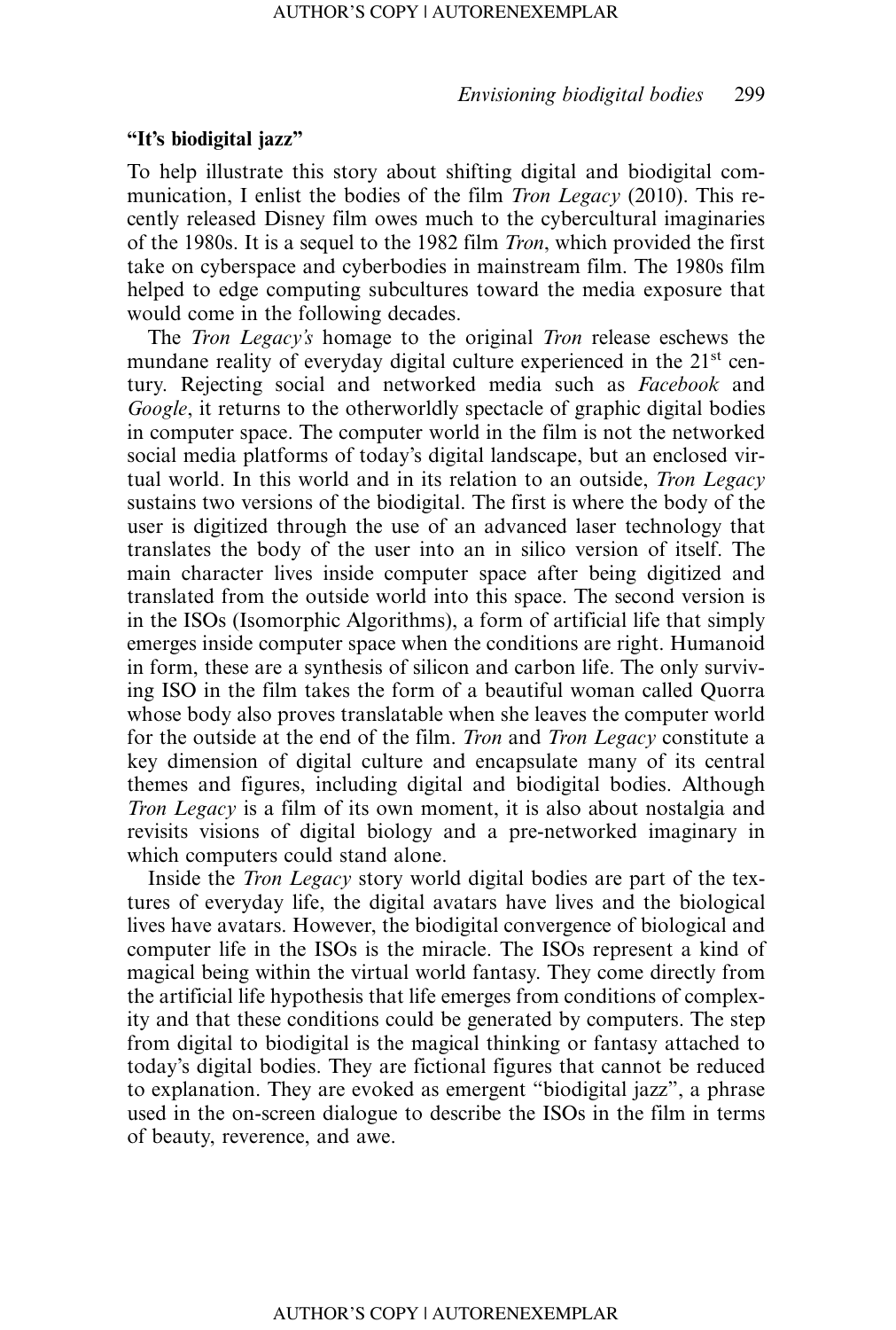In the 1980s and 90s digital and biodigital bodies were imagined as dystopic, utopic, and ironic entities that would provide the entry points and interfaces between virtual and actual. As the virtual and actual have come together in the mundane everyday life that is digital culture, these spectacular bodies have become less salient for thinking about the interface. Although there has been an increased use of graphic avatars to represent online engagement, the digital bodies that augment people's lives as they use digital technologies everyday are less about these forms than they are about profiles. The digital bodies of everyday life are aggregations of information, data doubles, or data selves that do not materialize as graphic entities, but rather as drop-down menus, profiles, passwords, and other distributed systems of recognition and interaction.

Despite the mundane reality of digital life, biodigital bodies continue to hold a kind of magical place in many areas, as evidenced by *Tron Legacy*. Technocultural elites still fantasize about biodigital bodies and popular culture is populated with figurations of the biodigital. Spectacular characters like Quorra remain a salient feature of the contemporary digital imaginary. Digital bodies remain attached to the attendant spectacle of the biodigital body, althrough digital bodywork has long moved from fiction to practice.

My argument in this article is that biodigital bodies are at the point of moving into the domain of practice through the proliferation of individual genomes and their attachment to online profiles and other dimensions of digital bodywork. These new avatars of genomic information open up into biodigital practices. These include the reckoning of selfidentity in relation to genomic profiles, the production of techno-cultural capital via genomic knowledge production, and the extraction of biomedical labor in the form of samples. This biodigital bodywork is a site in which biotechnology and digital culture come together in new practices that extend the disciplinary compulsion to upload everything. They extend this disciplinary form from one that has an attachment to information about the body to one which also has an attachment to the corporeality of the body. This extends the reach of information as an episteme so that the body only truly becomes knowable when it is mediated through digital forms. The biological body as a site of knowledge, authority, and truth is supplemented by digitization so that the biodigital body, or the body as knowable through informational and digital practices, becomes the relocated political center of a biomedicalized digital economy. In other words, the upload regime has extended from digital to biodigital and despite controversy about direct-to-consumer genomics, this has happened rather quietly.

Biodigital bodywork has become a practice that is far-removed, in some ways, from the seductive imaginaries of digital culture. The current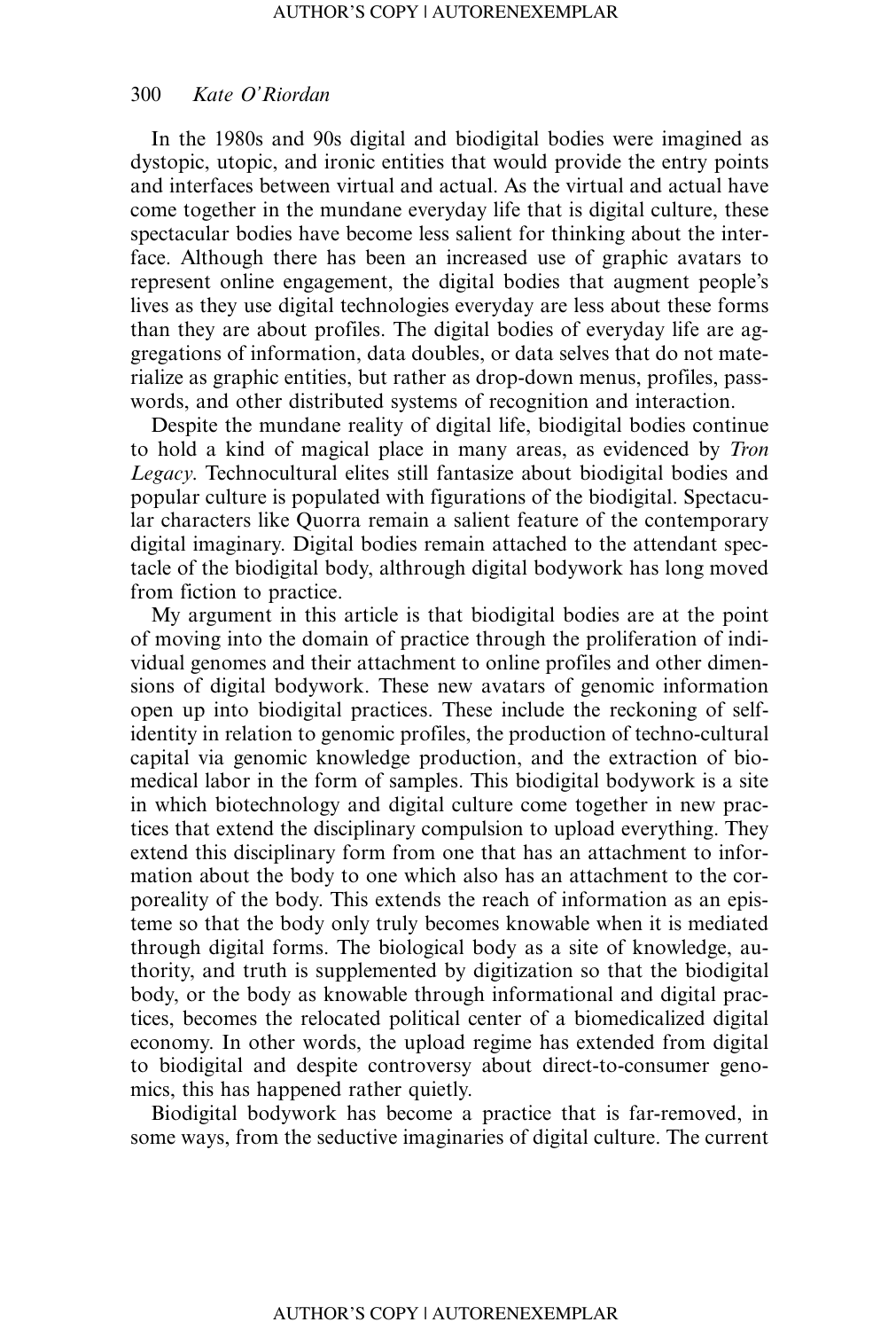practices of the biodigital body are quite mundane. Genomes circulate through browser interfaces with genomic information and these have high-end and graphically appealing production values in commercial domains like *23andMe*. Genomic information looks good, it is interesting and engaging, but it is not the spectacular departure from the real that is evoked by the ISOs of *Tron Legacy* or any other of the seductive digital beauties or deities rendered in the imaginary of digital culture.

The allure or the horror of these fictions obscures the move to the biodigital that has already happened. The gap between imaginary and practice never comes together such that the realization of digital culture or its instantiation never looks like the imaginary extrapolated in the past. Gibson's cyberspace imagined in the 1980s therefore does not match the practices of the  $21<sup>st</sup>$  century; we have nonetheless entered into a society augmented and structured by digital infrastructures. In this way, the allure of fictive biodigital bodies disguises the biodigital bodywork of practice.

Current biodigital bodywork brings together human tissues and digital infrastructure, but the spectacle, horror, or uncanny is not attached to these practices; instead, they are naturalized as common sense practices of genomic knowledge production and digital culture through the discourse of participatory empowerment. *23andMe*, for example, opened its services under the banner of democratization and a statement from the list of company core values reads as follows: "Because we believe 23andMe's mission extends to the advancement of science, we intend to give you the opportunity to participate in research that could improve understanding of how genetics influences our lives" (23andMe, n. d. unpaginated). In this convergence, however, something is lost. The actuality of the biodigital is not registered as a turning point  $-$  it looks like just another upload. The distinction between digital media and biodigital media is obscured by the mundanity of the practice of browsing genomic information and the idea that this is just more data, or simply more network power.

#### **After the Human Genome Project: biodigital forms**

It has been ten years since the completion of the Human Genome Project and its single reference genome. In the last five years there has been a proliferation of digital genomes generated by direct-to-consumer genomics and the research focus on personal genomics in the field. The developments in computational power that occurred during and after the project make it possible to sequence a human genome in a matter of weeks, with a single human genome able to be stored on a data stick. Personal genomics, which has emerged in the early 21st century, has led to the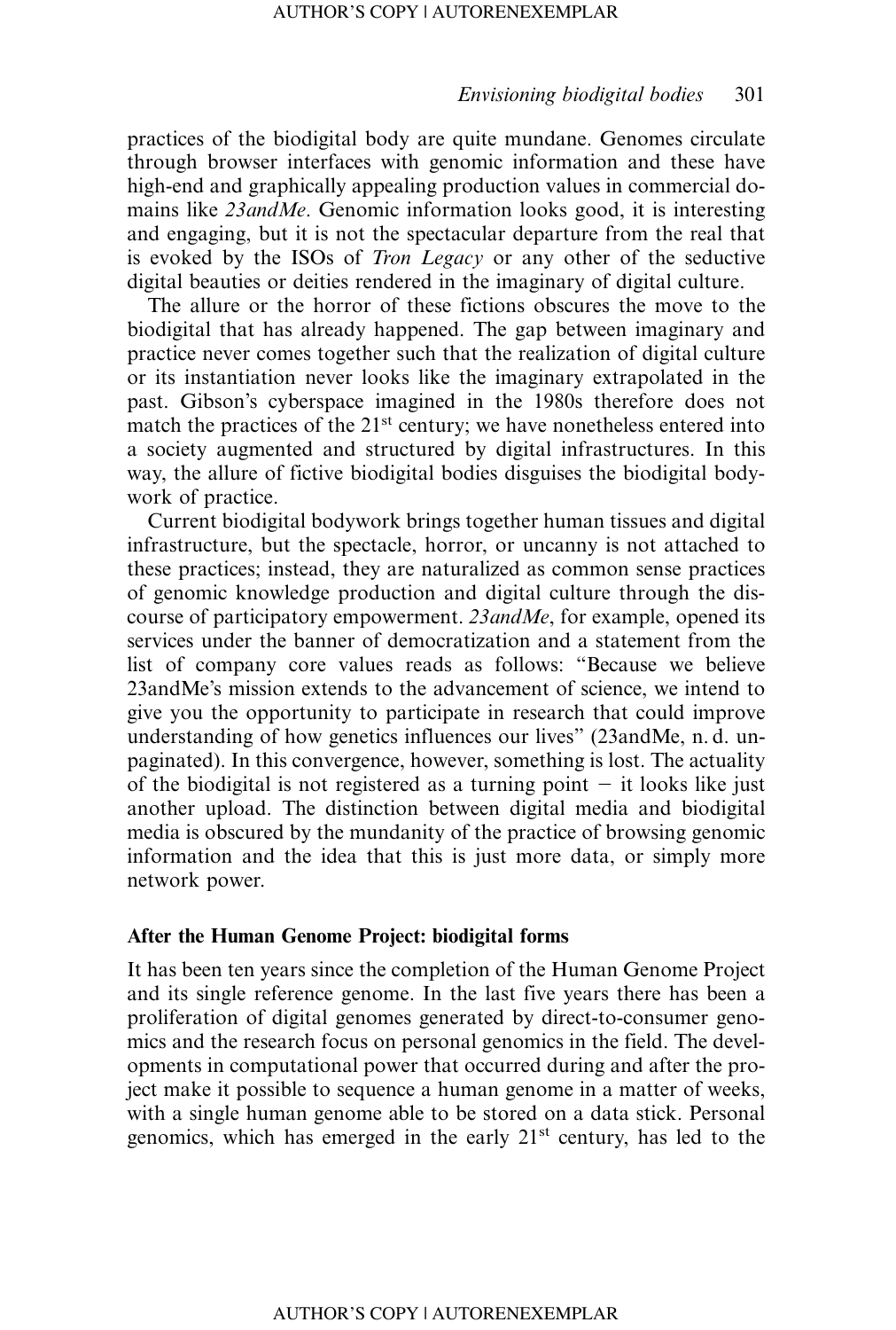generation and circulation of increasing numbers of digital genomes. These can be thought of as biodigital forms, because they involve an exchange of bodily materials and digital information. The person sends a saliva or blood sample to the providing company or research team and receives information about the body, returned in the form of sequence data, and its annotation via a browser. This convergence of bodily materials and digital media promises new ways of participating in and knowing about the world.

Personal genomes as media artifacts circulate in the context of the digital media culture of the 21<sup>st</sup> century. This is characterized in part by the promissory rhetoric of convergence, participation, and emancipation. Digital culture promises a convergence of production and consumption and offers creative and emancipated subjectivities as the reward for participation (Jenkins, 2006). Personal genomes circulate as a form of biodigital bodywork in this context.

Like the digital bodies of the 1990s, much of the discursive context is utopian. Consumers consent to the mapping of personal genomes through the promise of a return of self-knowledge and democratized genomics (Reardon, 2011). In some ways these forms are far removed from the transhumanist imaginaries of earlier decades, such as in the work of Ray Kurzweil (1998), mentioned above. They are more closely linked to mundane practices of ancestry and medical testing and may have implications for health care. They involve the collection of samples from research subjects, patients, consumers, celebrity elites, and scientists.

The biodigital body in its dominant form, as personal genome, is in some ways very similar to other avatars of digital culture. While it links the body of the user of digital culture with the interface, the transaction that constitutes this link is differently demanding. The imaginative and emotional investment offered in online profiles, games, and virtual world avatars and other mediations of the self is supplemented in this case by a biodigital materialism. In the case of personal genomes, the digital aspect of self is derived from the extraction of tissues from the consumer's body and this appears to promise the addition of a biological dimension. This adds to the psychic, emotional, and temporal connections already elicited through participation in digital culture.

Previous attempts to incorporate bodies into the folds of biodigital life have been cast in the dark shadow of the uncanny or vampire projects (Haraway, 1997; Waldby, 2000); however, personal genomics companies, like *23andMe*, have been promoted by themselves and others as offering opportunities for a different incorporation. This incorporation promises pro-active participation, empowerment, and material benefits. *23andMe* offers its genome scanning service in the terms of promises of personal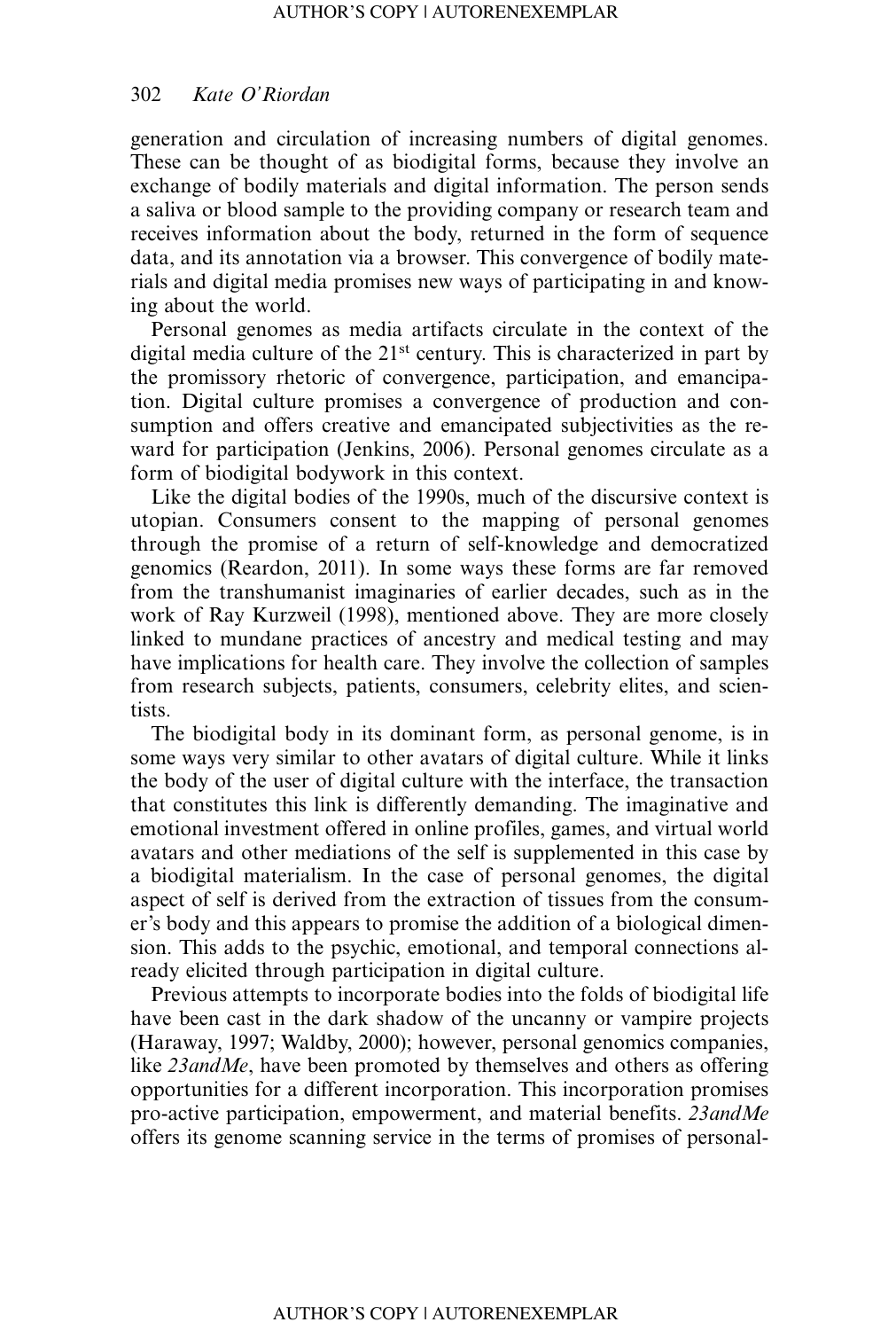ization and democratization, promising better futures and proffering the opportunity to join the vanguard of a 2.0 research revolution in biomedical research (Reardon, 2011).

23*andMe* is one of a cluster of companies generating personal genome scans and sequences (e. g. *Knome, Pathway, DeCodeMe, Navigenics*). This cluster is part of a wider attempt to make genomics meaningful in both biomedical and market terms as well as to generate tangible outcomes from genomic information. The creation of multiple human genomes to fill up databases and provide large-scale data sets that can be subject to analysis and computation is perceived by researchers in this area as one route to such an imagined future.

This circulation of personal genomes creates new forms of biodigital bodywork. As such, this area has attracted controversy and some legislative struggles in both the UK and the USA (Prainsack et al., 2008). These controversies have been characterized by an attention to the question of medical relevance. Medical relevance invokes biomedical regulation and an association with genetic counseling. However, one concern is that genomic information does not have enough relevance to be worth the promises that are attached. Taken in this light, consumers who anticipate medical relevance are perhaps being duped. A further concern in policy reports such as *More Genes Direct* (2007, UK) is that if medical relevance is inferred, people may act on inaccuracies or little understood information in ways that might place a burden of cost on health care provision or have a harmful impact on the health of individuals.

These legislative concerns about medical relevance have also been a focus in the sociology of medicine for some time (Hedgecoe, 2008; Tutton, 2009). In addition to these perspectives, personal genomes can be additionally understood as part of new biomedical repertoires of biography and autobiography (O'Riordan, 2011). As a consumer interface they provide a means through which biotechnology is incorporated into everyday life (O'Riordan, 2010). Using the frame of digital media theory, communication scholar Marina Levina (2010) argues that personal genomes are part of a network subjectivity or network consumerism. Levina engages with Tiziana Terranova's (2004) thesis on network politics and argues that *23andMe* extract "free-labor" (Levina, 2010, p. 5) through an appeal to biocitizenship, hence "citizen bioscience functions to grow and expand network power" (2010, p. 7). Here, the engagement with Terranova implies a network organized unevenly in favor of those doing the extracting.

Networked modes characterize the contemporary media ecology, and free labor as it is conceptualized in debates about digital culture is a dimension of the kind of biodigital bodywork that is conducted here. However, free labor operates differently across media sites. How it is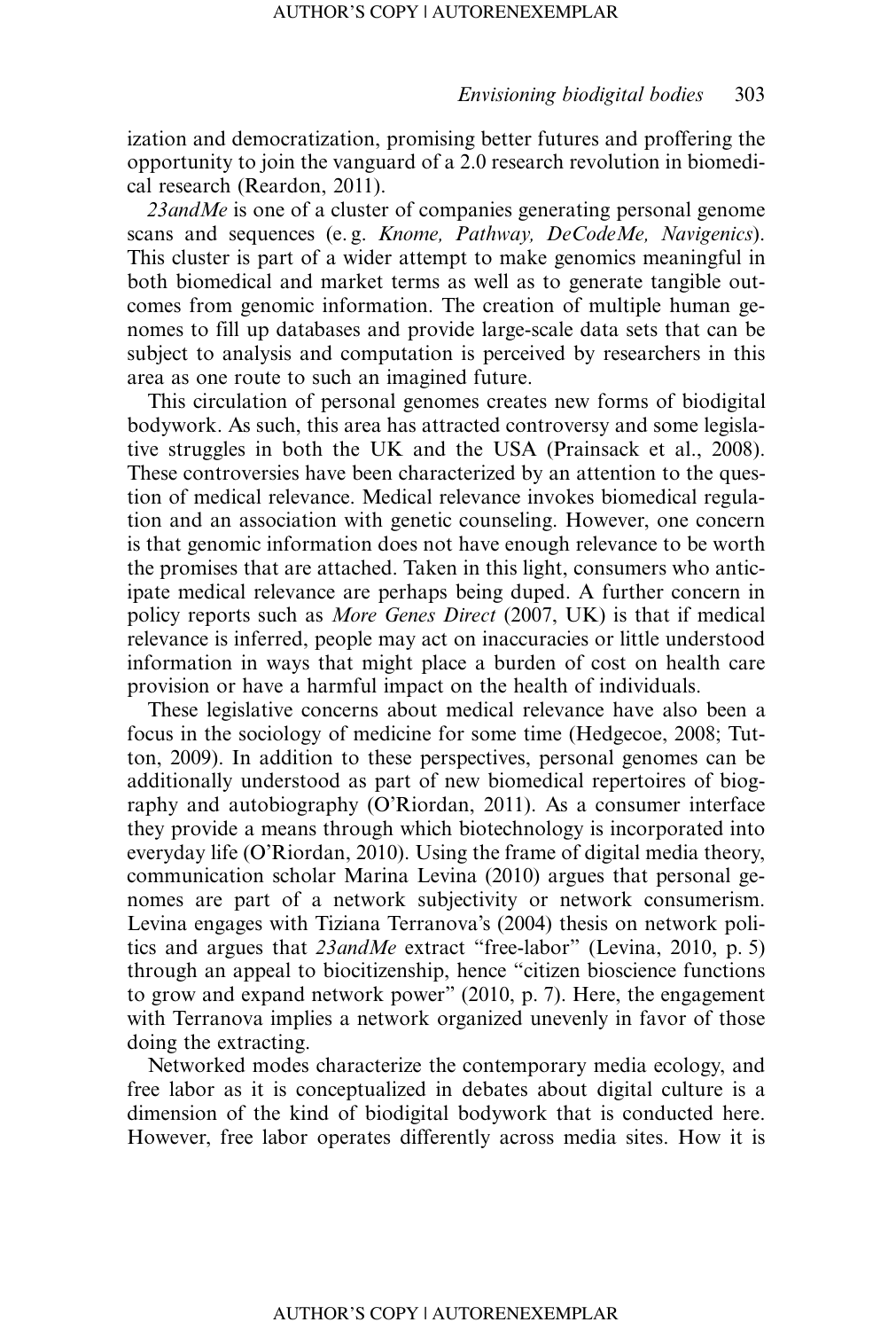mobilized in the moral economies of software production (Berry, 2008; Kelty, 2008), for example, is different from the free labor extracted from participants in personal genomics. Free labor in software production involves working on software and can be understood as either a craft entailed or piece work. The extraction of tissue samples in order to generate genomic information is a different kind of bodywork. It can still be understood in terms of the creation of forms of production, but the extraction of bodily samples places it closer to the work of "biocapital" as conceptualized by Kaushik Sunder Rajan (2009), who argues that genomics and the dot com economies are co-constitutive parts of the same political formation. The links go beyond political economy however, and the biodigital bodywork of personal genomics also bears close similarities with the affective digital bodywork of online porn cultures (Mowlabocus, 2010). Mowlabocus writes of online amateur porn production on a site called XTube:

"Amateurs transform their real bodies into (immaterial) digital bodies that can enter the XTube economy and earn capital. In doing so they simultaneously enter into a parallel economy, one that legitimates them through ratings, comments and tagging, and increases their subcultural capital and standing within the social network."

(Mowlabocus, 2010, p. 82)

This model, and the suggestion of a parallel economy, has strong similarities with online genomics, where consumers increase the biological value of personal genomes by attention, subscription, annotation, discussion, and the formation of groups around genetic interest. Free labor is thus part of the equation, albeit not the whole story. Biodigital bodies ineluctably draw on the biological materials of the body and it is this quickened media dimension, that of biomediation, which is elided by the rhetoric of digital culture and by some academic critique in this area. At the same time, the level of attention and commitment seen across the very different kinds of investment in gaming (Taylor, 2006), software cultures (Kelty, 2008), pornography (Mowlabocus, 2010), fan cultures (Jenkins, 2006), and cultural work more generally (Gregg, 2011) is much higher than that seen in personal genomics so far (Levina, 2010; O'Riordan, 2010). Biodigital bodywork is not simply another form of digital interfacing, it asks for new kinds of reconciliation (Bassett, 2007). Although genome companies are in pursuit of the same kind of assiduous attention that people give to digital bodies, the parallel economy that Mowlabocus refers to might turn out to be different.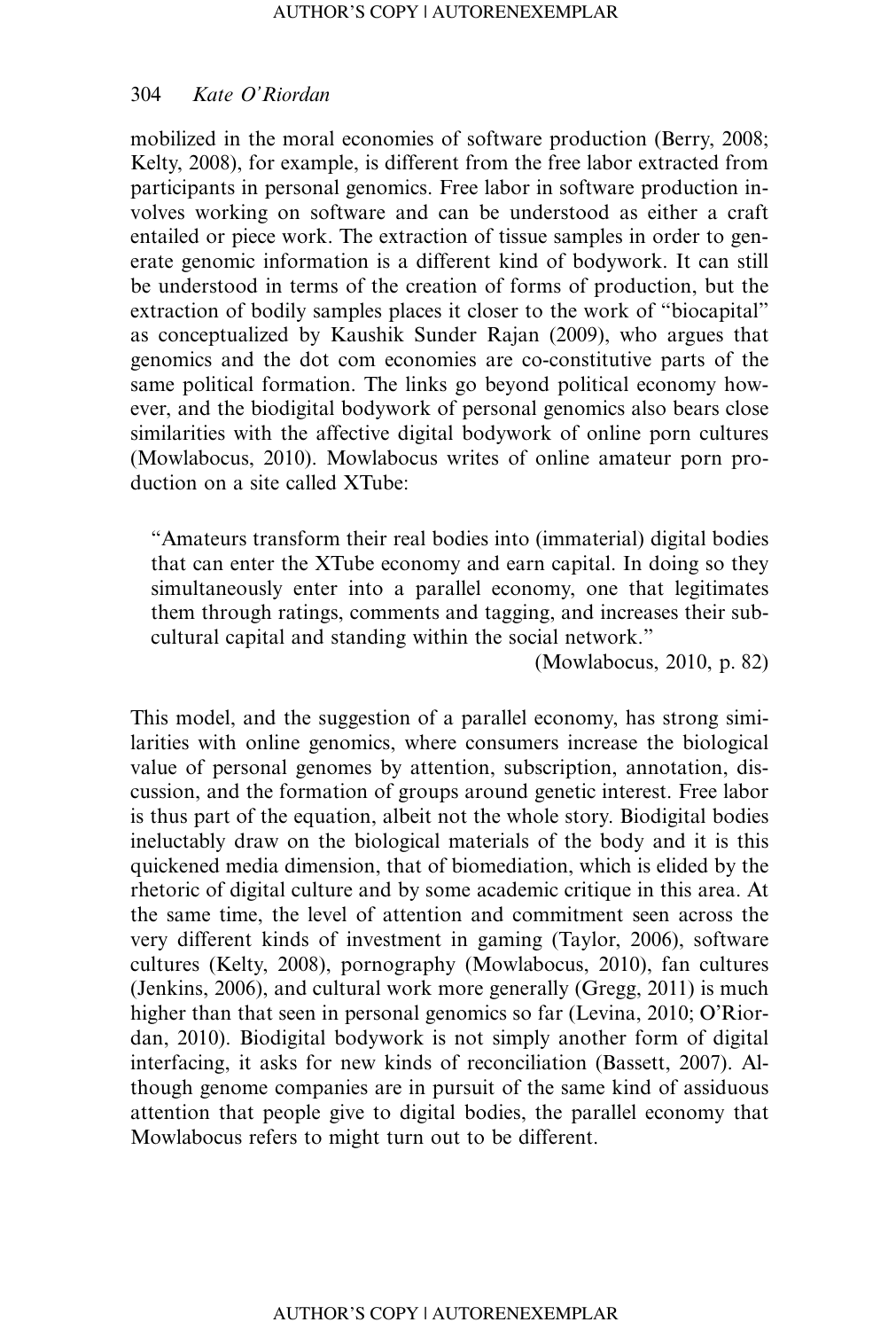#### *Envisioning biodigital bodies* 305

#### **Biodigital communications**

In her discussions of communicative capitalism, Jodi Dean (2002, 2009) argues that much communication in digital culture has lost its message value. She examines the dimensions of a world in which contributions to the media ecology can be understood as passive contributions to a media that does not connect to a material politics. Arguing against the celebratory tone of "convergence culture" as it is characterized by Henry Jenkins (2006), she draws from Zizek's reformulation of interactivity as "interpassivity" to make a distinction between contribution and message. A message, argues Dean, requires a communicative act of understanding and she attaches a message to a use value. Conversely, contribution to digital culture may not have the use value of a message; in other words, it may not say anything to anyone. Dean explains that in communicative capitalism "a contribution need not be understood, it need only be repeated, reproduced and forwarded" (2009, p. 27). Therefore, according to Dean, much production in digital culture may not have the message value of meaning; it is not communication, but contribution. This offers one way of framing the current circulation of genomes. It is tempting to think that there is a lot of noise circulating, but that there is not really anything *there*.

Digital media is however a vector through which people understand themselves as well as communicate with others. Personal genomics demands that people understand themselves through the digitization of bodily samples. In contradistinction to Dean, this contribution needs to be understood. The "there" in personal genomics is in the project of making biodigital contributions productive of meaning and value. Following Stuart Hall (1973) in concert with Dean, biodigital communication demands attention through its tie to a person's life. In Hall's terms, this can be linked to the argument that the context of production and that of consumption constantly inform each other. The value of a personal genome is not only in its contribution to digital culture, it also has two kinds of message value. One kind of value is offered to the audience, and in the case of the individual address of personal genomics, the audience and source of information are the same. The second kind of message is the value offered to the producers. In terms of personal genomes, it seems that this value is much higher than that returned to the consumer-audience. *23andMe* as a biotechnology start-up is more invested in genomic information than an individual user of the site. There is a hierarchy of consumers, too, and those users who are already participating in technological or media elites are better able to use their genomic information through, for example, writing books or newspaper articles on the basis of the experience (O'Riordan, 2011). This kind of value is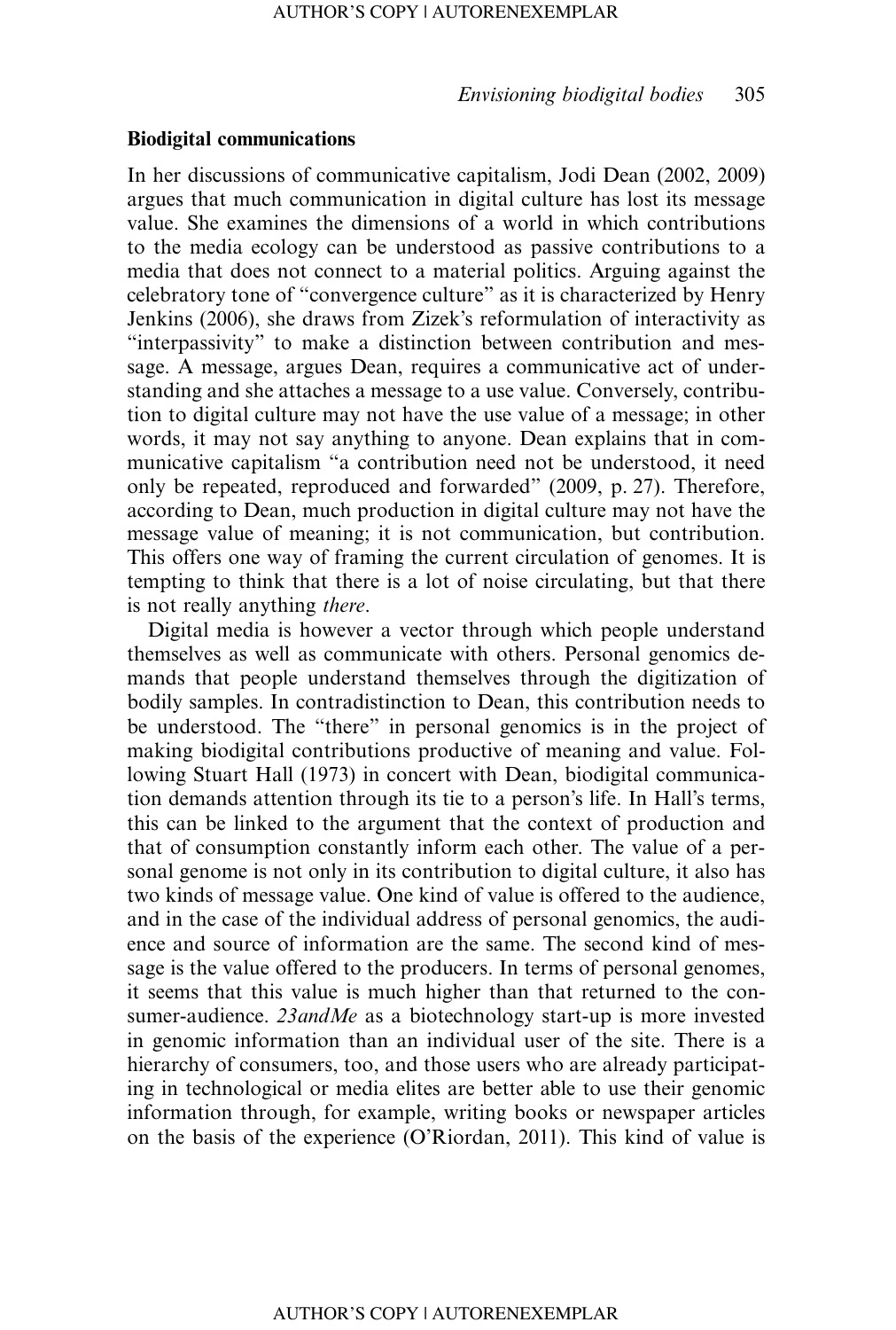not connected to the biomedical value of the scan information, but to the technocultural value of participation in the process. Thus, paradoxically, people who get into genome scanning because they are looking for a return in biomedically useful information get less value than those who are not.

Although Stuart Hall's communications model of encoding and decoding (1973) is formulated in relation to the broadcast medium of television, it usefully emphasizes the way in which media is a vector through which people understand themselves. Hall's model also has the value of emphasizing the way in which contexts of production and of consumption are similar. He illustrates that technical infrastructure, relations of production, and frameworks of knowledge are shared at the point of encoding (production) and decoding (consumption) (Hall, 1973, p. 165). Although ideology might operate to disguise these shared structures, media is made and consumed in the same cultural context, with production and consumption feeding into each other. This model of circulation illustrates the integration of media in society, culture, and identity. This makes it harder to imagine a dislocated zone of circulation in which media contributions can be made, but, at the same time, fail to touch real lives, as Dean suggests. Following Hall's model, the distinction between contribution and communication that Dean makes could only be sustained if people decoded their genomes as meaningless. In the case of personal genomes, which could be taken as the messages, and the biodigital form of these messages, both are communicative contributions. The scene of circulation demands that identity become knowable through this register. Genomic information demands that tissues pass through the vector of digital media in order to become a meaningful and a productive site of power. In this move from digital to biodigital, there is a shift from an earlier demand that all bodies be reconciled to a data double in order to have structural intelligibility (Bassett, 2007) to a demand (at least in genomics) that digital media becomes the vector through which bodies must pass in order to have biomedical intelligibility.

Demands that consumers engage in new forms of biodigital reconciliation are unevenly distributed. While digital reconciliation per se is widespread with the near-universal demand that people be attached to identity card or passport databases, genomes have not become an absolute pre-requisite for communicating identity. However, biometrical forms of regulation are on the rise and the use of genomics in border regulation has been suggested in the  $UK<sup>3</sup>$ . It seems possible that genomics will be a route through which biodigital bodywork will continue to proceed. It is nevertheless difficult to predict the shape that this will take. The biomedical value of genomic information is debatable and there is only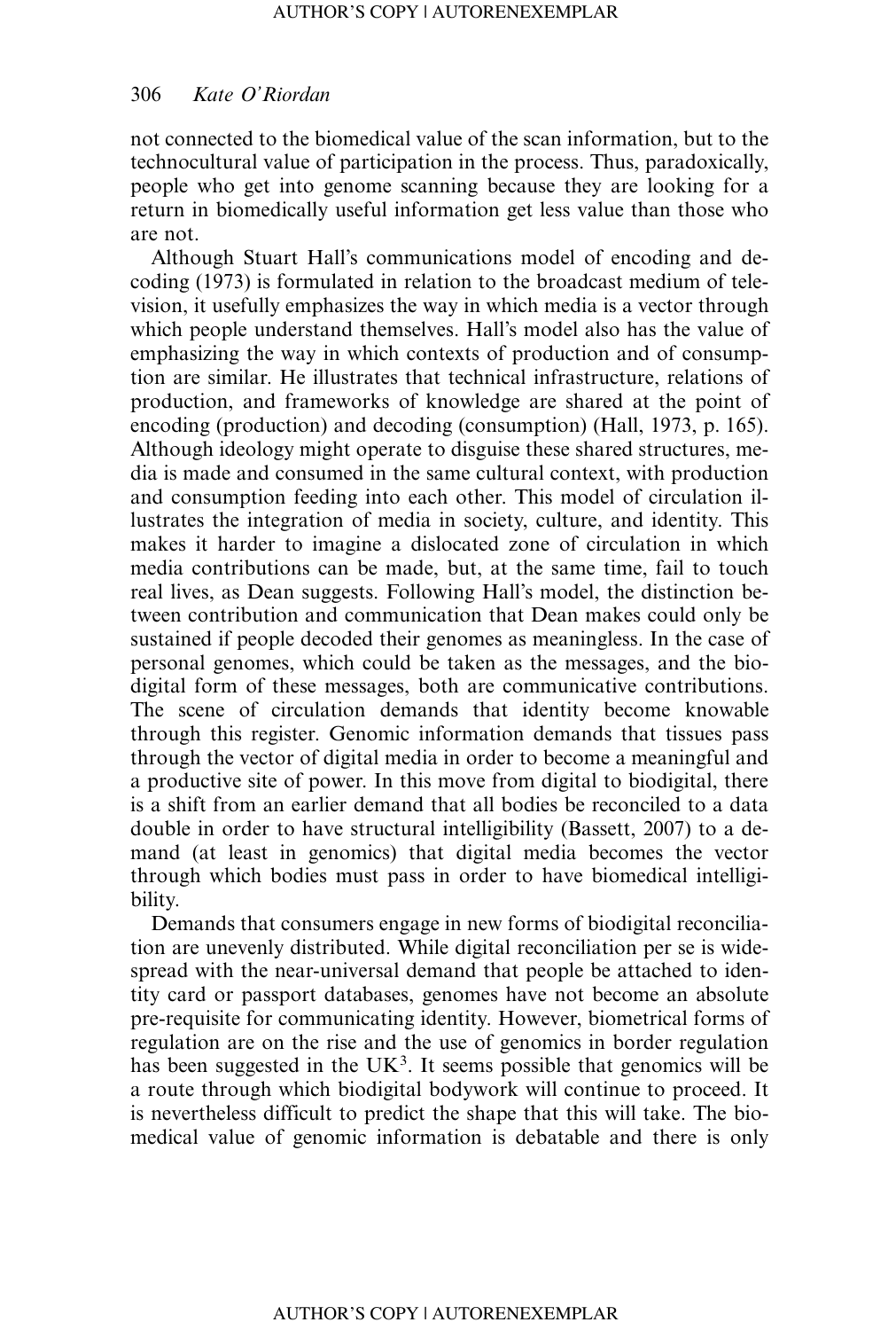#### *Envisioning biodigital bodies* 307

uneven evidence that genomics can become a determining technology in the ways that have been anticipated in dystopian imaginaries. There is, however, much evidence to suggest that media technologies shape social life and identity and that the addition of a biodigital dimension to the communications technology-identity relation augers change as well as continuity. One communicative dimension that does seem possible is that the imperative to upload and share biodigital identities may, like digital profiles, become socially normative in technocultural work cultures (Gregg, 2011). Certainly the people currently engaging in such an activity are limited to journalists, entrepreneurs, research and development agents and investors for info and biotech companies, employees of the genome companies, and academic researchers.

So what kind of communicative shift is entailed? I would suggest that the digital bodywork of making a media presence in the form of profiles, images, and information has been representational. People have used a digital media presence as a communicative node to represent themselves to others, to act as a communicative extension, which primarily can be in the hands of the producer. While profiles are always constrained by the architecture of participation, the media uploaded derives from the contributing person. People may not always be aware of the implications of the information they contribute, and it is impossible to know what one's own media presence communicates to others. The audiences for an online profile may be friends and family, but they are also and always Internet Service Providers, platform providers, advertisers, and unknown audiences beyond a known sphere of circulation. However, this representational media presence is a communicative node, which is overwhelmingly used to communicate with others and one in which people have some control and oversight. Biodigital communication further dislocates some of this control and oversight. To have a biodigital presence is to give something up, to take a substance from the body and put it into the circuit of production. Genome sequencing is not like making a web page, it is a biotechnological process at some radical remove from participation. The meaning of genomic information is also at some remove. Giving up a tissue sample and having it returned as genomic data and annotated through a browser as part of an online presence reinserts a form of production that decouples participation. People do not have much control or oversight about what their genome communicates, what it means, or how it is communicated to them. The biodigital quality of this communication means that the online presence as a mode of communication speaks back to the producer in ways that the producer cannot control or oversee. A biodigital profile communicates with its producer in ways in which the person doing the uploading does not have control or oversight. Biodigital bodywork opens up the body to a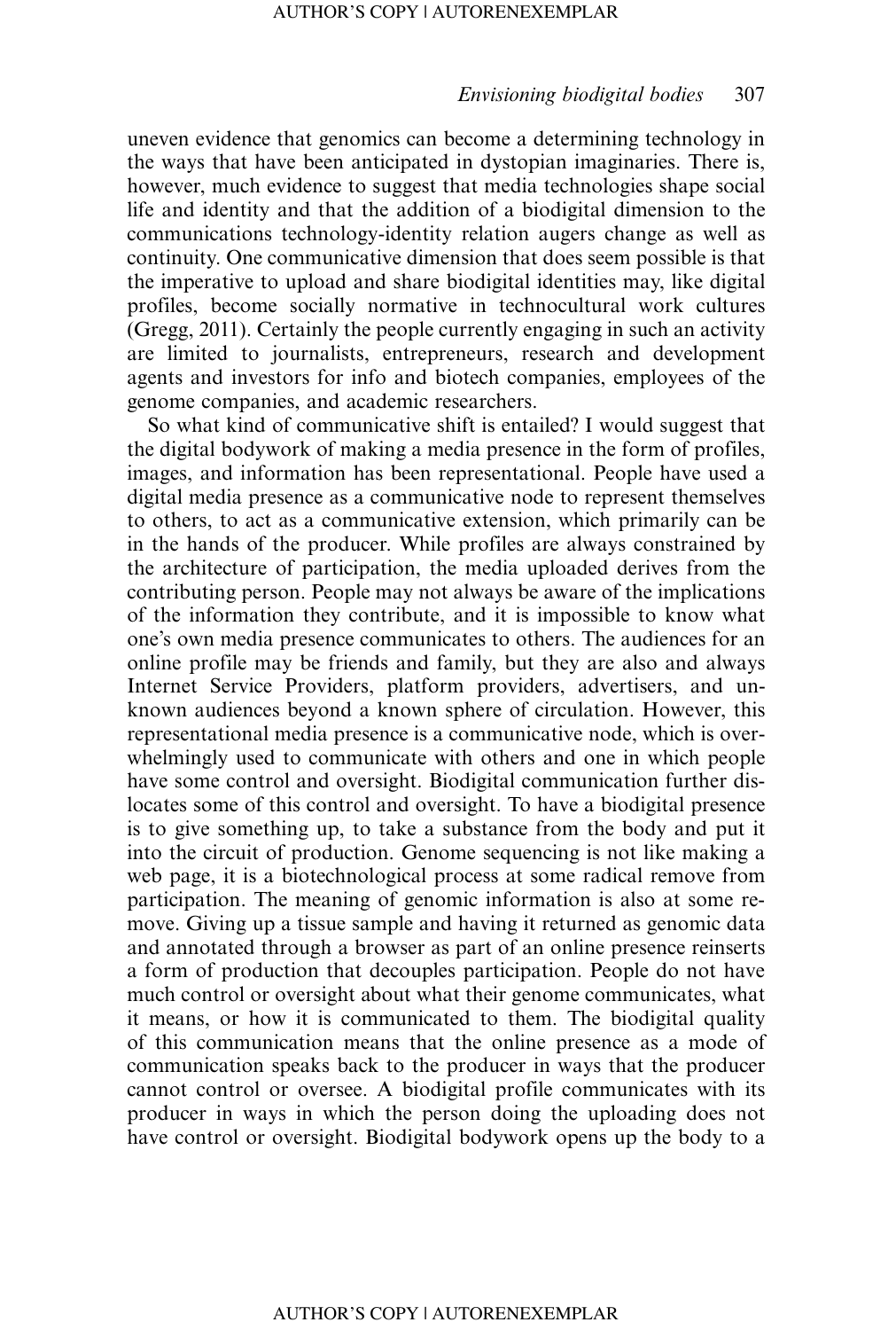differently weighted communication circuit, which intensifies the role of the media as a vector of self-knowledge so that the biodigital form communicates meaning back to the body of the audience. Genome sequencing communicates information about ancestry, health, and behavior in current instantiations. The meanings of these communications cannot be completely imposed, they will be always negotiated by their audiences. The biotechnological filter in this case, however, limits the power of the audience/producer to do the work of interpretation and to shape the meaning of genomic communications.

### **Conclusion: participating biodigitally**

There are three things I would like to come back to: the first two are the shifts from fiction to practice, and from digital to biodigital, and the third is how this relates to communication. In the 1980s and 1990s, the digital imaginary was populated with the figure of the digital body, which shifted from cyborg to avatar and incorporated AI and Alife. These figures emerged from genre fictions, particularly science fiction, to inform popular culture in the same period that computing cultures shifted from a marginal position in terms of real politics to take center stage in Europe and the USA. In popular media cultures both digital and biodigital bodies emerged as key tropes of the technoculture, but only digital bodies emerged as practices. Avatars and online profiles are manifestations of digital bodywork and they have become attendant figures for many people's everyday life. In these practiced forms, digital bodies have become necessarily denuded of many of their dimensions of spectacle as they pass into a different kind of phase as cultural forms.

While digital bodies have become mundane practices, fictions about biodigital bodies continued to animate digital imaginaries in the 1990s and in the early 21<sup>st</sup> century. The turn of the century *Matrix* trilogy  $(1999 - 2003)$  rode on the popularity of the fantasy figures of cyberculture and continued to gesture toward a biodigital imaginary. A decade later, James Cameron's *Avatar* (2010) provided another epic foray into similar terrain. In this same period digital media has come to the fore in remediating other forms. A shift can be traced from biodigital fictions to biodigital practices. This has other axes that could be traced, but the circulation of personal genomes is one area in which biodigital bodywork appears to be operating. Personal genomes, like online profiles, supplement the spectacular imaginary of biodigital bodies with another relatively mundane engagement with digital media. Biodigital practices have arrived rather quietly  $-$  this, together with the rhetoric of convergence, obscures a dynamic move that could benefit from some disaggregation.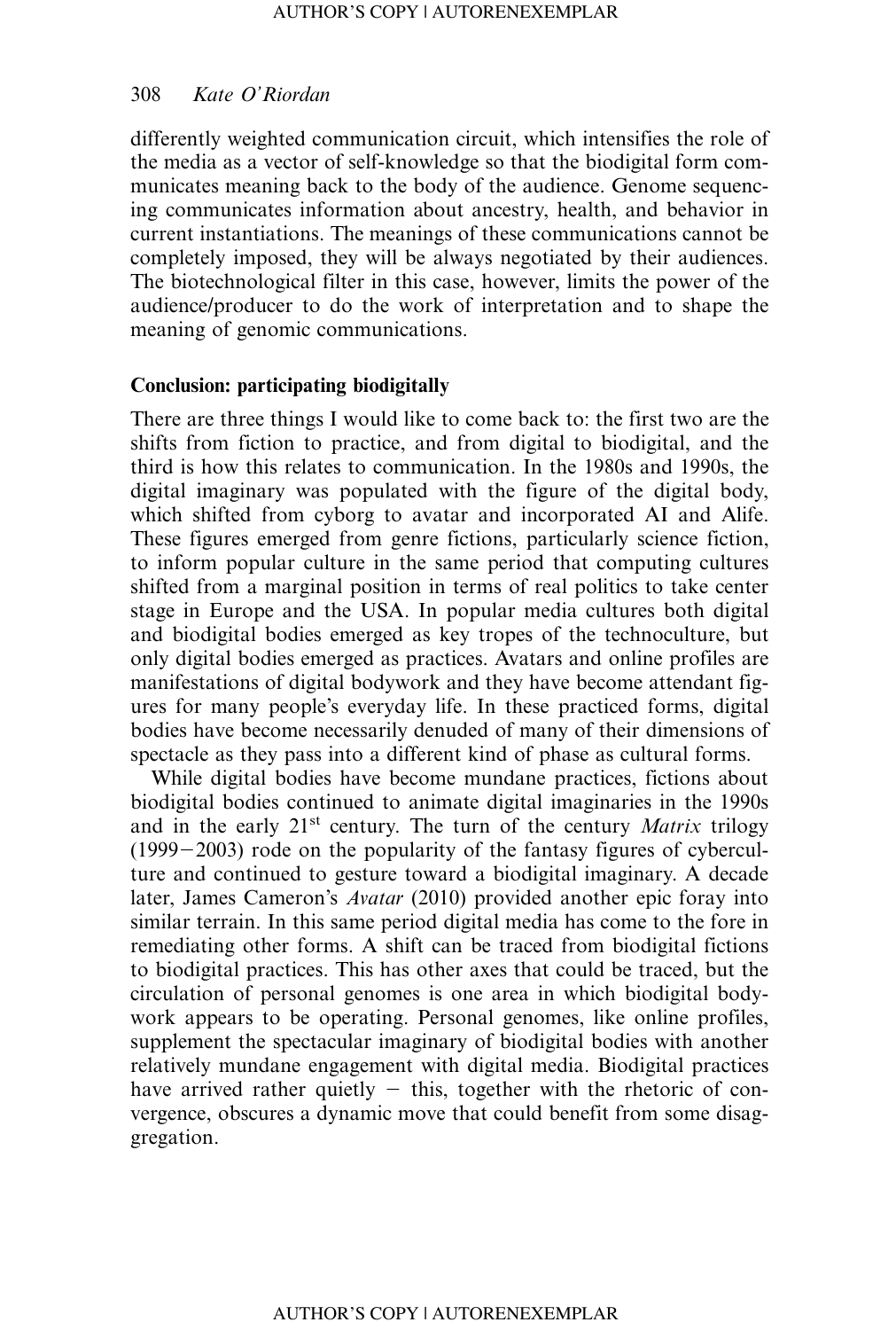#### *Envisioning biodigital bodies* 309

Communication has traditionally been understood as a process of making meaning through the passing of messages. This is a process in which meaning is made, rather than a transparent process through which pre-given meanings are exchanged. A constitutive dimension of media is a power to change the sites of production and consumption. Media, where bodies are represented and meanings are made about them, have an inscriptive power upon actual bodies. In the biodigital elites that are assembled around genome scanning and sequencing, the attempts to establish the circulation of individual genomic information as socially normative in these circles creates a new form of attention. This involves the extraction of free labor in the service of biomedicine, the empowerment of consumers in accessing their genomic information, and the creation of technocultural capital to enhance the power of an individual's career value. However, it also creates a milieu in which biological dimensions of life become subject to norms of digital sociality. The same regimes of openness about communication and information that structure contemporary digital cultures and their resulting problems (exacerbating inequality for example) become those to which geneticized identities are also subject. The technocultural elites already engaging in these practices of biodigital bodywork provide a supplement to the spectacle of biodigital bodies by advocating the relevance of personal genomes for everyday life.

#### **Bionote**

*Kate O'Riordan* is a senior lecturer in Media, Film and Music at the University of Sussex who specializes in a cultural studies of emergent technoscience.

### **Acknowledgements**

Many thanks to Caroline Bassett, Maren Hartmann, Jenny Reardon, and to the anonymous reviewer for close readings and feedback in the development of this article.

#### **Notes**

1. These hauntings take many forms, not least of which are the ethics of consent in the case of Joseph Jernigan, of Waco, Texas from whose body the male data was constructed. For the Visible Human Project the biodigital bodywork consumed the dead body of the biomediated subject. In the case of personal genomics, the biodigital bodywork is a live transaction based on very minimally invasive tissue samples, such as saliva and blood, thereby constructing a relation with a living user. Such genomic avatars have so far attracted less emotional and subjective investment than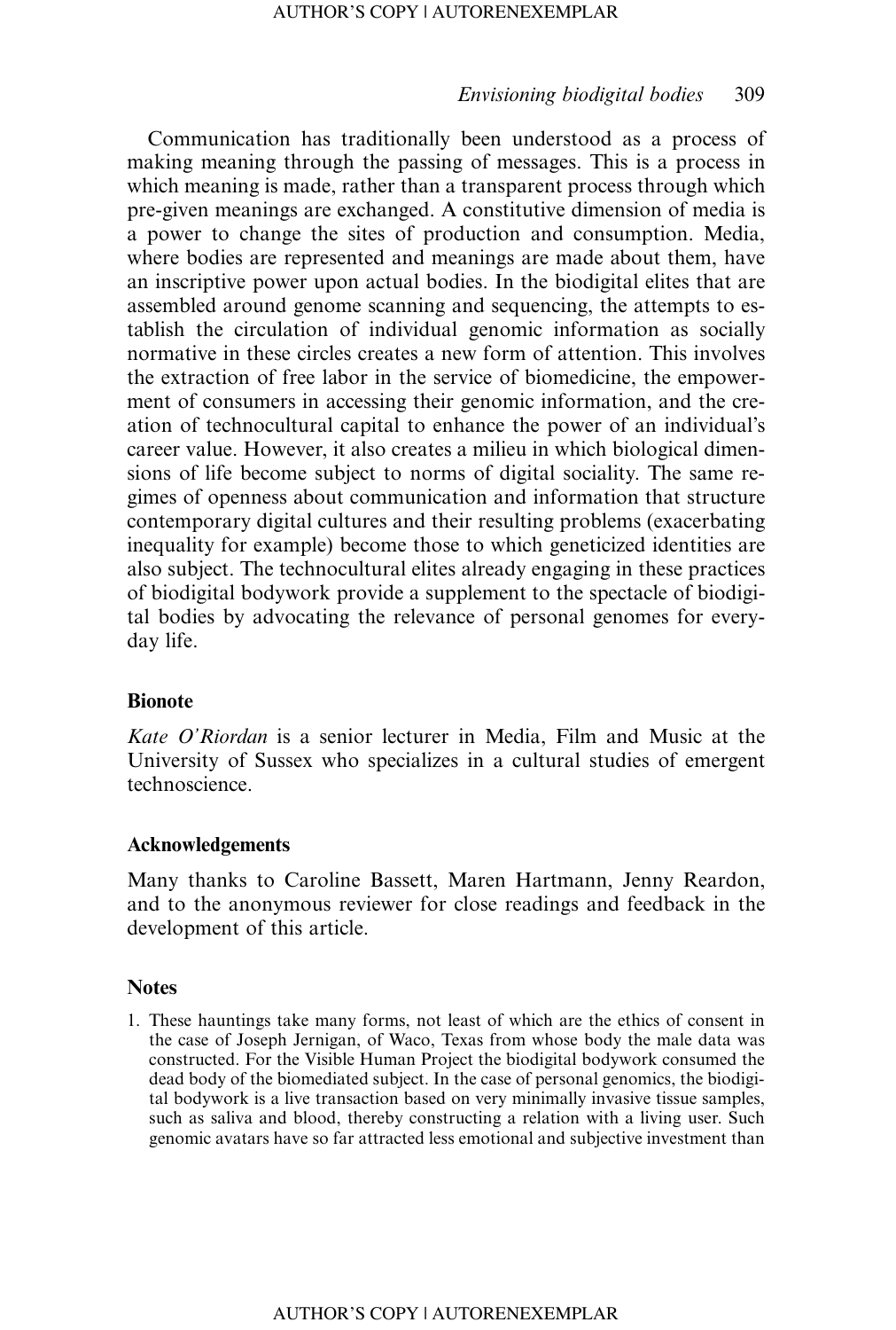other online profiles, although it is this kind of attention to and investment in the interface that personal genomics companies seek.

- 2. See for example Robert Cook-Deegan's (1995) *Gene Wars: science, politics, and the human genome* for an account of the HGP.
- 3. See the *Nature* editorial "Genetics Without Borders" (2009) 461, 697 (8 October, 2009) for more details of this scheme and the CESAGen resource put together in response to the public debate: Human Provenance Pilot Project: Resource Page at http://www.genomicsnetwork.ac.uk/cesagen/events/genomicsandidentitypolitics workstream.

### **References**

23andMe (n. d.). Core Values. Retrieved from https://www.23andme.com/about/values/

- Bassett, C. (2007). Forms of Reconciliation: On Contemporary Surveillance. *Cultural Studies*, 21(1), 82-94.
- Bentley, R. (2002). *Digital Biology.* New York: Simon & Schuster.
- Clarke, A., Shim, J., Mamo, L., Fosket, J., & Fishman, J. (2003). Biomedicalization: Technoscientific transformations of health, illness, and U.S. biomedicine. *American Sociological Review,*  $68(2)$ *, 161-194.*
- Cook-Deegan, R. (1995). *Gene Wars: Science, Politics, and The Human Genome*. New York: W. W. Norton & Company Inc.
- Cooper, M. (2008). *Life as Surplus: Biotechnology and Capitalism in the Neoliberal Era*. Washington: Washington University Press.
- Dean, J. (2002). *Publicity's Secret: How Technoculture Capitalizes on Democracy*. Ithaca: Cornell University Press.
- Dean, J. (2009). *Democracy and Other Neoliberal Fantasies: Communicative Capitalism and Left Politics*. Durham: Duke University Press.
- Doyle, J. & O'Riordan, K. (2002). Virtually visible: female cyberbodies and the medical imagination. In M. Flanagen (Ed.), *Reload: rethinking women* + *cyberculture*  $(pp. 239 - 260)$ . London: MIT Press.
- Featherstone, M. & Burrows, R. (1995). *Cyberspace/Cyberbodies/Cyberpunk: cultures of technological embodiment*. London: Sage.
- Gilbert, W. (1992). A Vision of the Holy Grail. In D. Kevles (Ed.), *The Code of Codes: Scientific and Social Issues in the Human Genome Project* (pp. 83-97). Harvard: Harvard University Press.
- Gillis, S. (2005). Cyber Noir: Cyberspace, (post) Feminism and the Femme Fatale. In S. Gillis (Ed.), *The Matrix Trilogy: Cyberpunk Reloaded* (pp. 74–86). Brighton: Wallflower Press.
- Gonzales, J. (2008). *Subject to Display: Reframing Race in Contemporary Installation Art*. Cambridge: MIT Press.
- Gregg, M. (2011). *Work's Intimacy.* London: Polity Press.
- Hables Gray, C. (2002). *Cyborg Citizen: Politics in the Posthuman Age*. New York: Routledge.
- Hall, S. (1973/2010). Encoding and Decoding. Reprinted in S. Thornham, C. Bassett & P. Marris (Eds.), *Media Studies: A Reader* (pp. 51-61). Edinburgh: Edinburgh University Press.
- Hansen, M. (2006). *Bodies in Code: Interfaces with New Media.* New York*:* Routledge.
- Haraway, D. (1997). *Modest Witness.* London and New York: Routledge.
- Hayles, N. K. (1999). *How We Became Posthuman: Virtual Bodies in Cybernetics, Literature and Informatics*. Chicago: Chicago University Press.
- Hedgecoe, A. (2008). From resistance to usefulness: sociology and the clinical use of genetic tests. *Biosocieties*,  $3(2)$ ,  $183-194$ .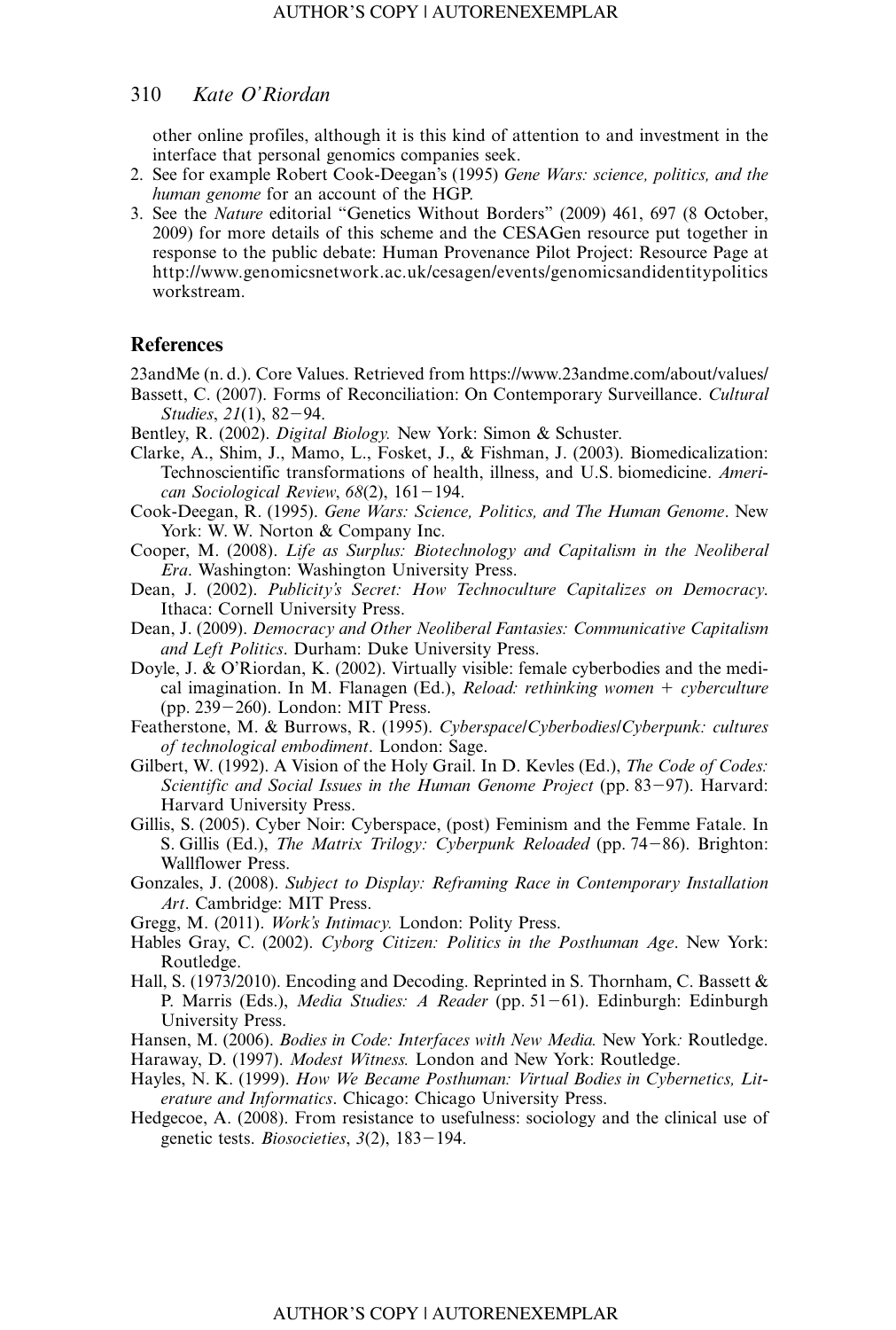- Hine, C. (2008). *Systematics as Cyberscience: Computers, Change and Continuity in Science.* Cambridge: MIT Press.
- Jenkins, H. (2006). *Convergence Culture: Where Old and New Media Collide*. New York University Press.
- Kay, L. (2000). *Who Wrote the Book of Life? A History of the Genetic Code*. Stanford: Stanford University Press.
- Kelty, C. (2008). *Two Bits: The Cultural Significance of Free Software*. Durham: Duke University Press.
- Kember, S. (2003). *Cyberfeminism and Artificial Life*. London: Routledge.
- Kevles, D. (Ed.) (1993). *The Code of Codes: Scientific and Social Issues in the Human Genome Project*. Harvard: Harvard University Press.
- Kurzweil, R. (1998). *The Age of Spiritual Machines: When Computers Exceed Human Intelligence*. London: Viking.
- Levina, M. (2010). Googling your genes: personal genomics and the discourse of citizen bioscience in the network age. *Journal of Science Communication*,  $9(1)$ ,  $1-8$ .
- Miah, A. (2007). Posthumanism: A Critical History. In B. Gordijn and R. Chadwick (Eds.), *Medical Enhancements and Posthumanity* (pp. 69-94). New York: Routledge.
- Mitchell, R. & Thurtle, P. (2003). *Data Made Flesh: Embodying Information*. London and New York: Routledge.
- More Genes Direct (2007). Human Genetics Commission, London.
- Mowlabocus, S. (2010). Porn 2.0? Technology, Social Practice, and the New Online Porn Industry. In F. Attwood (Ed.), *Porn.Com* (pp. 69–87). New York: Peter Lang.
- Munster, A. (2006). *Materialising New Media: Embodiment in New Media Art*. Dartmouth: Dartmouth College Press.
- Nerlich, B., Dingwall, R., & Clarke, D. (2002). The Book of Life: How the Completion of the Human Genome Project was Revealed to the Public. *Health: An Interdisciplinary Journal for the Study of Health, Illness and Medicine, 6(4), 445-469.*
- O'Riordan, K. (2006). Gender, technology and visual cyberculture: virtually women. In D. Silver & A. Massanari (Eds.), *Critical Cyberculture Studies* (pp. 243-256). New York: New York University Press.
- O'Riordan, K. (2007). Technologised Bodies: Transformations In Understandings of The Body As Natural. In J. Hargreaves and P. Vertinsky (Eds.), *Physical Culture Power and the Body* (pp. 232–251). London: Routledge.
- O'Riordan, K. (2010). *The Genome Incorporated*. London: Ashgate.
- Parisi, L. (2004). *Abstract Sex. Philosophy, Biotechnology and the Mutations of Desire*. London: Continuum.
- Parikka, J. (2010). *Insect Media: An Archaeology of Animals and Technology*. Minneapolis: University of Minnesota Press.
- Prainsack, B., Reardon, J., Hindmarsh, R., Gottweis, H., Naue, U., & Lunshof, J. E. (2008). Misdirected Precaution. Nature,  $456$ ,  $34-35$ .
- Ratto, M. & Beaulieu, A. (2007). Banking on the Human Genome Project. *Canadian Review of Sociology/Revue Canadienne de Sociologie, 44(2), 175-200.*
- Reardon, J. (2005). *Race to the Finish*. New Jersey: Princeton University Press.
- Reardon, J. (2011). From Primitives to Populations to Persons: Constituting Genomics as a Proper Human Science. *Personalized Medicine*,  $8(1)$ ,  $95-107$ .
- Roof, J. (2007). *The Poetics of DNA*. Minneapolis: University of Minnesota Press.
- Stacey, J. (2010). *The Cinematic Life of the Gene*. Durham: Duke University Press.
- Stone, A. R. (1996). *The War of Desire and Technology at the Close of the Mechanical Age*. Cambridge: MIT Press.
- Taylor, T. L. (2006). *Play Between Worlds: Exploring Online Game Culture*. Cambridge: MIT Press.